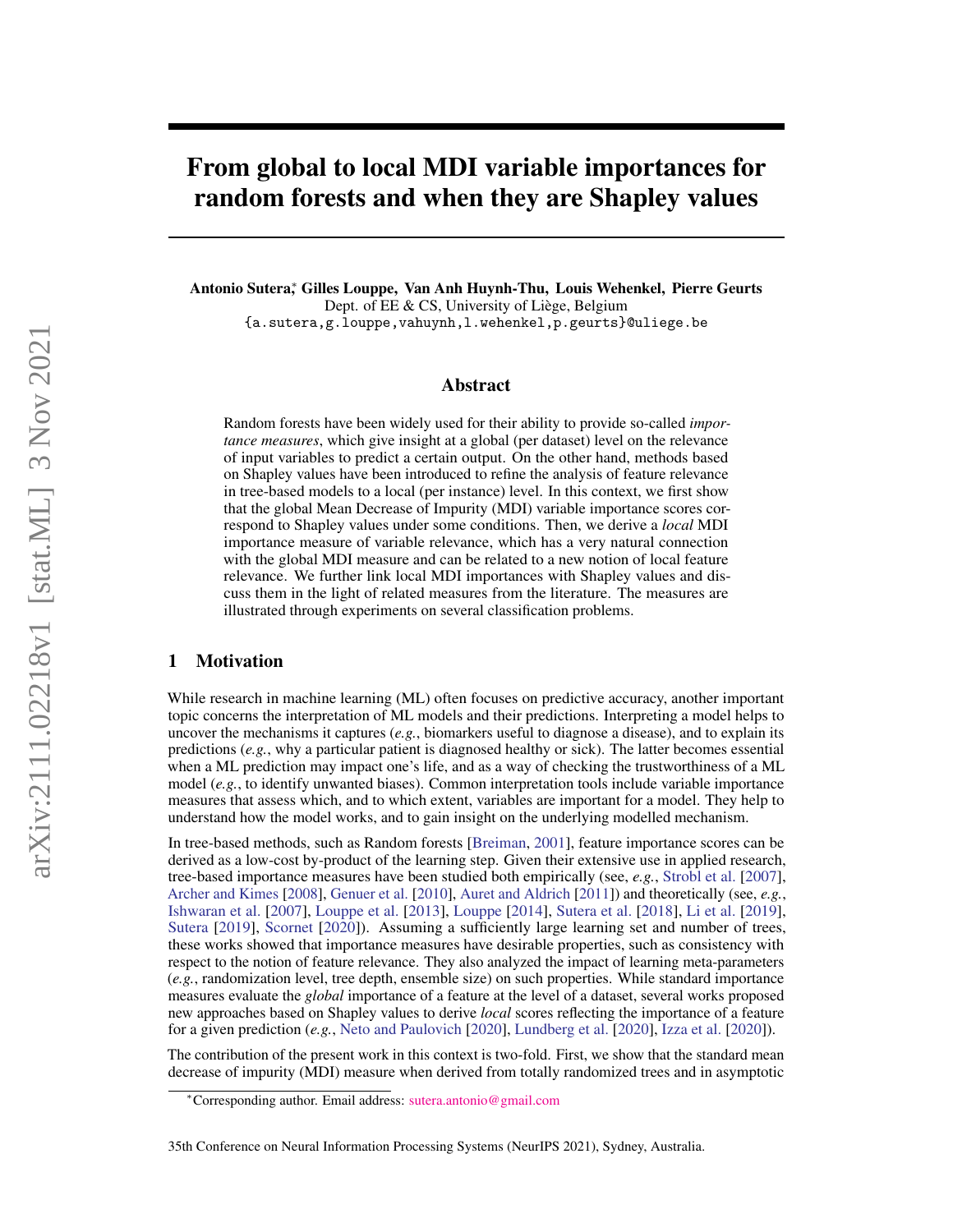conditions (similar to those used to show the consistency with respect to the relevance) are Shapley values, and therefore have the same properties as any other importance measures based on these values (Section [3\)](#page-3-0). Secondly, we propose a new local MDI measure for tree-based ensemble models to measure feature relevance locally, which naturally derives from global MDI and corresponds to Shapley values in the same conditions (Section [4\)](#page-4-0). Global and local MDI are compared against other Shapley-value based scores, both conceptually (Section [5\)](#page-6-0) and empirically (Section [6\)](#page-8-0).

## 2 Background

In what follows, we consider a standard supervised learning setting and denote by  $V = \{X_1, \ldots, X_p\}$ the set of  $p$  input variables, and by  $Y$  the output.

Game theory and Shapley value. We only remind here concepts and results that are useful later in the paper. Notations below are mostly adapted from [\[Besner,](#page-9-6) [2019\]](#page-9-6).

In game theory, a *TU-game* (V, v) (*i.e.*, *a cooperative game* with transferable utilities) is defined by a finite set of players  $V = \{X_1, \ldots, X_p\}^2$  $V = \{X_1, \ldots, X_p\}^2$  and a *characteristic (or coalition) function*  $v \in V : 2^V \to \mathbb{R}$ , with  $v(\emptyset) = 0$ , that maps a *coalition* (*i.e.*, a set) of players to a real number representing the outcome or gain of a game (see, *e.g.*, [\[van den Brink et al.,](#page-10-9) [2015\]](#page-10-9)). A TU-game (V, v) is *monotonic* if  $v(S) \le v(T)$  if  $S \subseteq T \subseteq V$ . Let us denote by  $V^{-m}$  the set  $V \setminus \{X_m\}$ . The marginal contribution  $\widetilde{MC}_m^v(S)$  of player  $X_m \in V$  for  $S \subseteq V^{-m}$  is defined by  $\widetilde{MC}_m^v(S) = v(S \cup \{X_m\}) - v(S)$ . A player  $X_m \in V$  is called a *null player* if  $MC_m^v(S) = 0$  for all  $S \subseteq V^{-m}$ . Two players  $X_i$  and  $X_j$ are said to be *symmetric* whenever  $v(S \cup \{X_i\}) = v(S \cup \{X_j\})$  for all coalitions  $S \subseteq V^{-i,j}$ .

A *TU-value*  $\varphi_v : V \to \mathbb{R}$  is a function that assigns to any player  $X_m \in V$  and any function  $v \in V$  is omitted in the rest) a value, denoted  $\varphi_v(X_m) \in \mathbb{R}$ , also known as its *payoff*, reflecting its contribution in the game  $(V, v)$ . Several properties or axioms for TU-values have been defined in the literature that are expected to be satisfied in practical contexts (see [\[Besner,](#page-9-6) [2019\]](#page-9-6) for a more exhaustive list):

**Efficiency:** For all  $v$  ,  $\sum_{X_m \in V} \varphi_v(X_m) = v(V)$ . *The TU-value divides the total gain (i.e., gain*) *when* all *players are involved) among all players in an additive way.*

**Symmetry:** For all v,  $\varphi_v(X_i) = \varphi_v(X_i)$  if players  $X_i$  and  $X_j$  are symmetric. *Two players of equal contributions in every game (i.e., with every coalition* S*) should get the same value.*

**Null player:** For all  $v$ ,  $\varphi_v(X_m) = 0$  if  $X_m$  is a null player. A null player should get a zero payoff.

**Strong monotonocity**<sup>[3](#page-1-1)</sup>: For all v, w and  $X_m \in V$  such that  $MC_m^v(S) \geq MC_m^w(S)$  for all  $S \subseteq$  $V^{-m}$ , we have  $\varphi_v(X_m) \ge \varphi_w(X_m)$ . If a player's marginal contributions are greater (or equal) in a *game than in another in all coalitions, then its payoff in this game should not be lower than in the other.*

Specific forms of TU-value have been studied in the literature from the point of view of which axioms they satisfy and how uniquely they are defined by these axioms. As one of the most prominent results, it has been shown [\[Young,](#page-10-10) [1985\]](#page-10-10) that the only TU-value that satisfies Efficiency, Symmetry, Null player<sup>[4](#page-1-2)</sup>, and Strong monotonicity is the *Shapley value*  $\phi_v^{Sh}$  defined by [\[Shapley,](#page-10-11) [1953\]](#page-10-11):

<span id="page-1-4"></span>
$$
\phi_v^{Sh}(X_m) = \sum_{S \subseteq V^{-m}} \frac{|S|!(p-|S|-1)!}{p!} MC_m^v(S). \tag{1}
$$

Other equivalent formulations of the Shapley value, as well as other axiomatisations of this value, have been proposed in the literature. Axiomatisations of other, typically more general, sets of TU-values are also available (see [\[Besner,](#page-9-6) [2019\]](#page-9-6) for a recent and exhaustive discussion of this topic).

<span id="page-1-3"></span>Feature relevance. In the feature selection literature, a common definition of the relevance of a feature is as follows [\[Kohavi et al.,](#page-10-12) [1997\]](#page-10-12):

*A variable*  $X_m \in V$  *is relevant to* Y *(with respect to* V) iff  $\exists B \subset V : X_m \not\perp Y | B$ . A variable  $X<sub>m</sub>$  *is* irrelevant *if it is not relevant*. Relevant variables can be further divided into two categories

<span id="page-1-0"></span><sup>&</sup>lt;sup>2</sup>We use the same notations for the (set of) players as for (set of) input features, as the two will coincide later.

<span id="page-1-1"></span> $3$ In the ML literature, strong monotonicity is often called consistency [\[Lundberg and Lee,](#page-10-13) [2017\]](#page-10-13).

<span id="page-1-2"></span><sup>&</sup>lt;sup>4</sup> Actually, the Null player property is not required as it can be derived from strong monotonicity.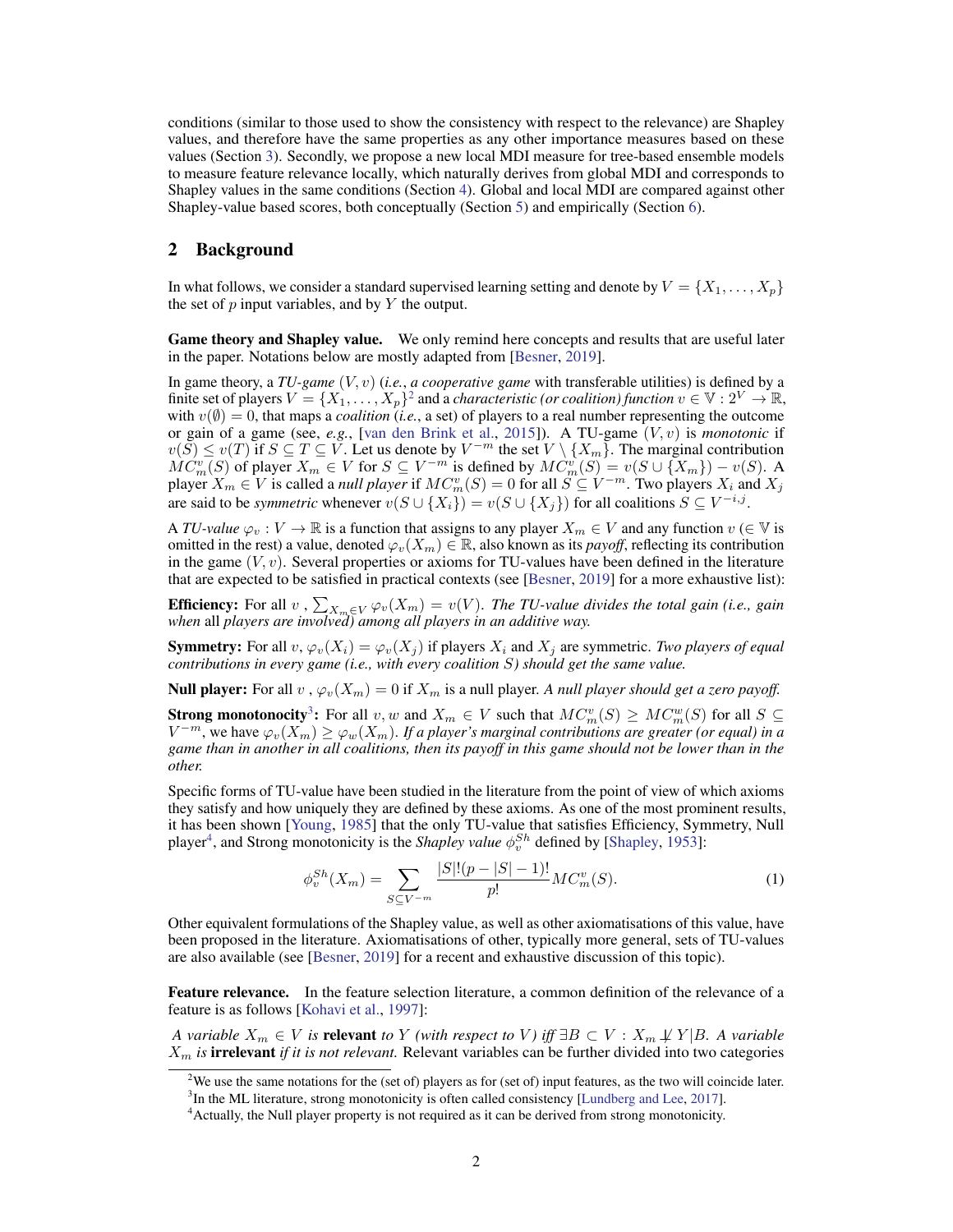according to their degree of relevance [\[Kohavi et al.,](#page-10-12) [1997\]](#page-10-12): *A variable X<sub>m</sub> is* **strongly** *relevant* to  $Y$  *(with respect to*  $\bar{V}$ *) iff*  $Y\!\not\!\perp\!\!\!\perp X_m|V^{-m}.$  A variable  $X$  is **weakly** relevant if it is relevant but not *strongly relevant.* Strongly relevant variables thus convey information about the output that no other variable (or combination of variables) in V conveys.

**Decision trees and forests.** Each interior node of a decision tree [\[Breiman et al.,](#page-9-7) [1984\]](#page-9-7) is labelled with a test based on some input and each leaf node is labelled with a value of the output. The tree is typically grown from a learning sample of size N drawn from  $P(V, Y)$  using a procedure that recursively partitions the samples at each node t into two child nodes ( $t_L$  and  $t_R$ ). The test  $s_t$ used to partition the samples at node  $t$  is the one that maximises the mean decrease of some node impurity measure  $i(.)$  (*e.g.*, the Shannon entropy, the Gini index or the variance of Y):  $\Delta i(s, t)$  =  $i(t) - \frac{p(t_L)}{p(t)}i(t_L) - \frac{p(t_R)}{p(t)}i(t_R)$ , where  $p(t_L)$  and  $p(t_R)$  are the proportions of samples that fall in nodes  $t_L$  and  $t_R$  respectively. Single decision trees suffer from a high variance that is very efficiently reduced by building instead an ensemble of randomized trees and aggregating their predictions. Popular methods are [Breiman](#page-9-0) [\[2001\]](#page-9-0)'s Random Forests that build each tree from a different bootstrap sample with a local random selection of  $K(\leq p)$  variables at each node from which to identify the best split, and [Geurts et al.](#page-9-8) [\[2006\]](#page-9-8)'s Extra-Trees which skip bootstrapping and additionally randomly select the split values. Following [Geurts et al.](#page-9-8) [\[2006\]](#page-9-8), [Louppe et al.](#page-10-1) [\[2013\]](#page-10-1), ensemble of randomized trees grown with the value of the randomization parameters  $K$  set to 1 will be called *Totally randomized trees*.

**Mean decrease impurity importance.** Given an ensemble of trees, several methods have been proposed to evaluate the (global) importance of variables for predicting the output [\[Breiman et al.,](#page-9-7) [1984,](#page-9-7) [Breiman,](#page-9-0) [2001\]](#page-9-0). This paper focuses on the Mean Decrease of Impurity (MDI) importance. Given a tree T, the MDI importance of a variable  $X_m$  for predicting the output Y is defined as :

$$
\text{Imp}(X_m, T) = \sum_{t \in T: \nu(s_t) = X_m} p(t) \Delta i(s_t, t), \tag{2}
$$

where the sum is over all interior nodes t in T,  $\nu(s_t)$  denotes the variable tested at node t, and  $p(t)$ is the fraction of samples reaching node t.  $\text{Imp}(X_m, T)$  is thus the (weighted) sum of impurity decreases over all nodes where  $X_m$  is used to split. The MDI importance of  $X_m$  derived from forests of  $N_T$  trees is then the average of Imp( $X_m$ , T) over all trees:

<span id="page-2-4"></span>
$$
\text{Imp}(X_m) = \frac{1}{N_T} \sum_{T} \text{Imp}(X_m, T). \tag{3}
$$

While this measure was initially proposed as a heuristic, [Louppe et al.](#page-10-1) [\[2013\]](#page-10-1) characterise it theoretically under the following conditions: (1) all input variables and the output are categorical (not necessarily binary) (2) trees use so-called *exhaustive splits*<sup>[5](#page-2-0)</sup>, and (3) impurity is measured by Shannon entropy[6](#page-2-1) . Later, we will refer to these conditions collectively as the *categorical setting*.

In the categorical setting, [Louppe et al.](#page-10-1) [\[2013\]](#page-10-1) (Thm. 1) show that for totally randomized trees (*i.e.*,  $K = 1$ ) and in *asymptotic conditions* (*i.e.*, assuming  $N_T \to \infty$  and a learning sample of infinite size), the MDI importance, denoted Imp<sub>∞</sub>, is given by:

<span id="page-2-2"></span>
$$
\text{Imp}_{\infty}(X_m) = \sum_{k=0}^{p-1} \frac{1}{C_p^k} \frac{1}{p-k} \sum_{B \in \mathcal{P}_k(V^{-m})} I(Y; X_m | B), \tag{4}
$$

where  $\mathcal{P}_k(V^{-m})$  is the set of subsets of  $V^{-m}$  of cardinality k, and  $I(Y;X_m|B)$  is the conditional mutual information of  $X_m$  and Y given the variables in B. They also show that the sum of the MDI importances of all variables is equal to the mutual information between all input features and the output [\[Louppe et al.,](#page-10-1) [2013,](#page-10-1) Thm. 2]:

<span id="page-2-3"></span>
$$
\sum_{m=1}^{p} \operatorname{Imp}_{\infty}(X_m) = I(Y;V). \tag{5}
$$

A direct consequence of Equation [4](#page-2-2) is that a variable  $X_m$  is irrelevant iff  $\text{Imp}_{\infty}(X_m) = 0$ , which makes the MDI importance a sensible measure to identify relevant variables.

<span id="page-2-1"></span><span id="page-2-0"></span><sup>&</sup>lt;sup>5</sup>Each node is split into  $|\mathcal{X}_i|$  sub-trees, one for each of the  $|\mathcal{X}_i|$  different values of the split variable  $X_i$ .

<sup>6</sup>A short introduction to information theory and the related notations used in the paper is provided in Appendix G.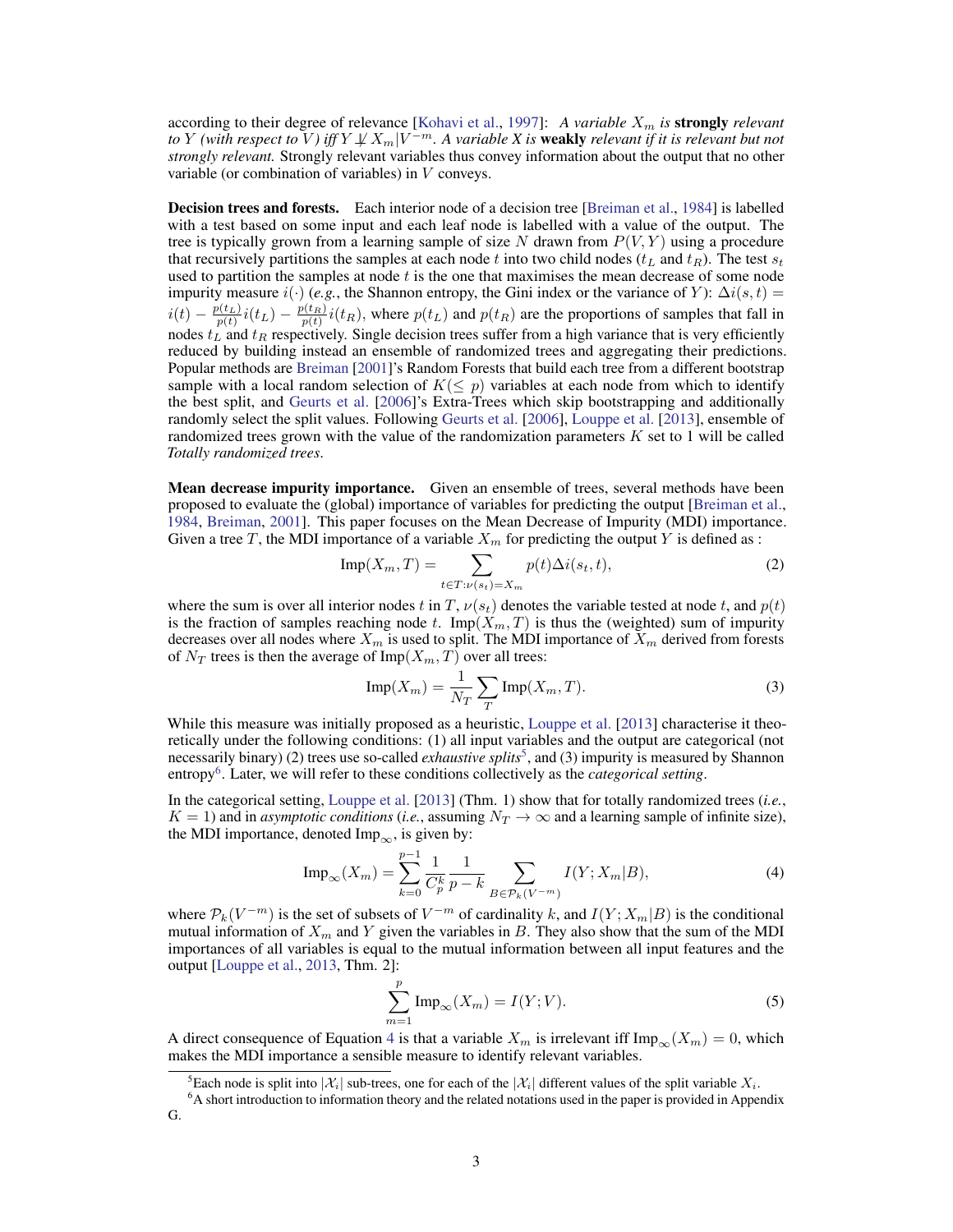## <span id="page-3-0"></span>3 *Global* MDI importances are Shapley values

In this section, we revisit the theoretical analysis of [Louppe et al.](#page-10-1) [\[2013\]](#page-10-1) and [Sutera](#page-10-5) [\[2019\]](#page-10-5) in the light of TU-games and TU-values, focusing on the categorical setting and asymptotic conditions adopted by these authors. We show in Section [3.1](#page-3-1) that MDI importances computed from totally randomized trees can be interpreted as the Shapley value for a particular TU-game and we then discuss in Section [3.2](#page-4-1) the case of non totally randomized trees  $(i.e., K > 1)$ .

#### <span id="page-3-1"></span>3.1 Totally randomized trees

Let us consider a TU-game  $(V, v)$ , where V is the set of variables and the coalition function v is the mutual information  $v(\cdot) = I(Y; \cdot)$ . Since  $v(\emptyset) = I(Y; \emptyset) = 0$ , this is a valid TU-game. This TU-game is monotonic since we have  $I(Y;T) = I(Y;S) + I(Y;T \setminus S|S) \geq I(Y;S)$  as soon as  $S \subseteq T \subseteq V$  (using the chain rule and the positivity of the conditional mutual information). Marginal contributions for  $v$  can be rewritten as:

$$
MC_m^v(S) = v(S \cup \{X_m\}) - v(S) = I(Y; S \cup \{X_m\}) - I(Y; S) = I(Y; X_m | S),
$$
 (6)

using the definition of (conditional) mutual information. A null player is thus defined as a variable  $X_m$  such that  $MC_m^v(S) = I(Y; X_m | S) = 0$  for all  $S \subseteq V^{-m}$ . This definition exactly coincides with the definition of an irrelevant variable (Section [2\)](#page-1-3), since  $I(Y; X_m|S) = 0$  is equivalent to  $Y \perp X_m | S$ . Two variables  $X_i$  and  $X_j$  are symmetric whenever  $v(S \cup \{X_i\}) = v(S \cup \{X_j\})$  for all  $S \subseteq V^{-i,j}$ , which is equivalent to  $I(Y; X_i|S) = I(Y; X_j|S)$  for all  $S \subseteq V^{-i,j}$ , *i.e.*,  $X_i$  and  $X_j$ bring the same information about Y in all contexts S.

With this definition, the following theorem shows that MDI importance of totally randomized trees corresponds to the Shapley value for this TU-game:

<span id="page-3-4"></span>**Theorem 1.** *(MDI are Shapley values) For all feature*  $X_m \in V$ *,* 

$$
Imp_{\infty}(X_m) = \phi_v^{Sh}(X_m), \tag{7}
$$

*where*  $\phi_v^{Sh}$  *is the Shapley value with*  $v(S) = I(Y;S)$  *(*∀*S*  $\subseteq$  *V)*.

The proof<sup>[7](#page-3-2)</sup> of this theorem follows from a direct comparison of Equations [1](#page-1-4) and [4.](#page-2-2)

Given this result, the four axioms that uniquely defines Shapley values are obviously satisfied. They translate into the following properties of the importances  $\text{Imp}_{\infty}$ :

**Efficiency**:  $\sum_{m=1}^{p} \text{Imp}_{\infty}(X_m) = v(V) = I(Y; V)$ , which states that MDI importances decompose, in an additive way, the mutual information  $I(Y; X_1, \ldots, X_p)$ . This results is identical to Equation [5.](#page-2-3)

**Symmetry:** If  $X_i$  and  $X_j$  are symmetric, then  $\text{Imp}_{\infty}(X_i) = \text{Imp}_{\infty}(X_j)$ . This property is easy to check knowing that  $I(Y;S \cup \{X_i\}) = I(Y;S \cup \{X_j\})$  implies that  $I(Y;X_i|S) = I(Y;X_j|S)$  and therefore swapping  $X_i$  and  $X_j$  in Equation [4](#page-2-2) would keep all terms of the sum unchanged.

**Null player**: If  $X_m$  is a null player, *i.e.*, an irrelevant variable, then  $\text{Imp}_{\infty}(X_m) = 0$ . Note that [Louppe et al.](#page-10-1) [\[2013\]](#page-10-1) actually showed a stronger result, stating in addition that  $\text{Imp}_{\infty}(X_m) = 0$  *only if*  $X_m$  is irrelevant to Y.

**Strong monotonicity**: Let us assume two outputs  $Y_1$  and  $Y_2$ . Strong monotonicity says that if for all feature subsets  $S \subseteq V^{-m}$ :  $I(Y_1; X_m | S) \ge I(Y_2; X_m | S)$ , then we have  $\text{Imp}^{Y_1}_{\infty}(X_m) \ge \text{Imp}^{Y_2}_{\infty}(X_m)$ . This property states that if a variable brings more information about  $Y_1$  than about  $Y_2$  in all contexts S, it is more important to  $Y_1$  than to  $Y_2$ .

The link between MDI importance and Shapley value shows that, in the finite setting, standard MDI importances from totally randomized trees compute an approximation of the Shapley values (for  $I(Y;V)$ ), at least in the categorical setting<sup>[8](#page-3-3)</sup>. MDI importance will be compared with other measures from the literature that explicitly seek to estimate the same quantities in Section [5.](#page-6-0)

<span id="page-3-3"></span><span id="page-3-2"></span> $7$ The proofs of all theorems are in Appendix [A.](#page-11-0)

<sup>8</sup> For example, in the context of an ensemble of binary decision trees, MDI importance measure does not estimate the same quantities as in the categorical setting [\[Louppe,](#page-10-2) [2014,](#page-10-2) [Sutera,](#page-10-5) [2019\]](#page-10-5).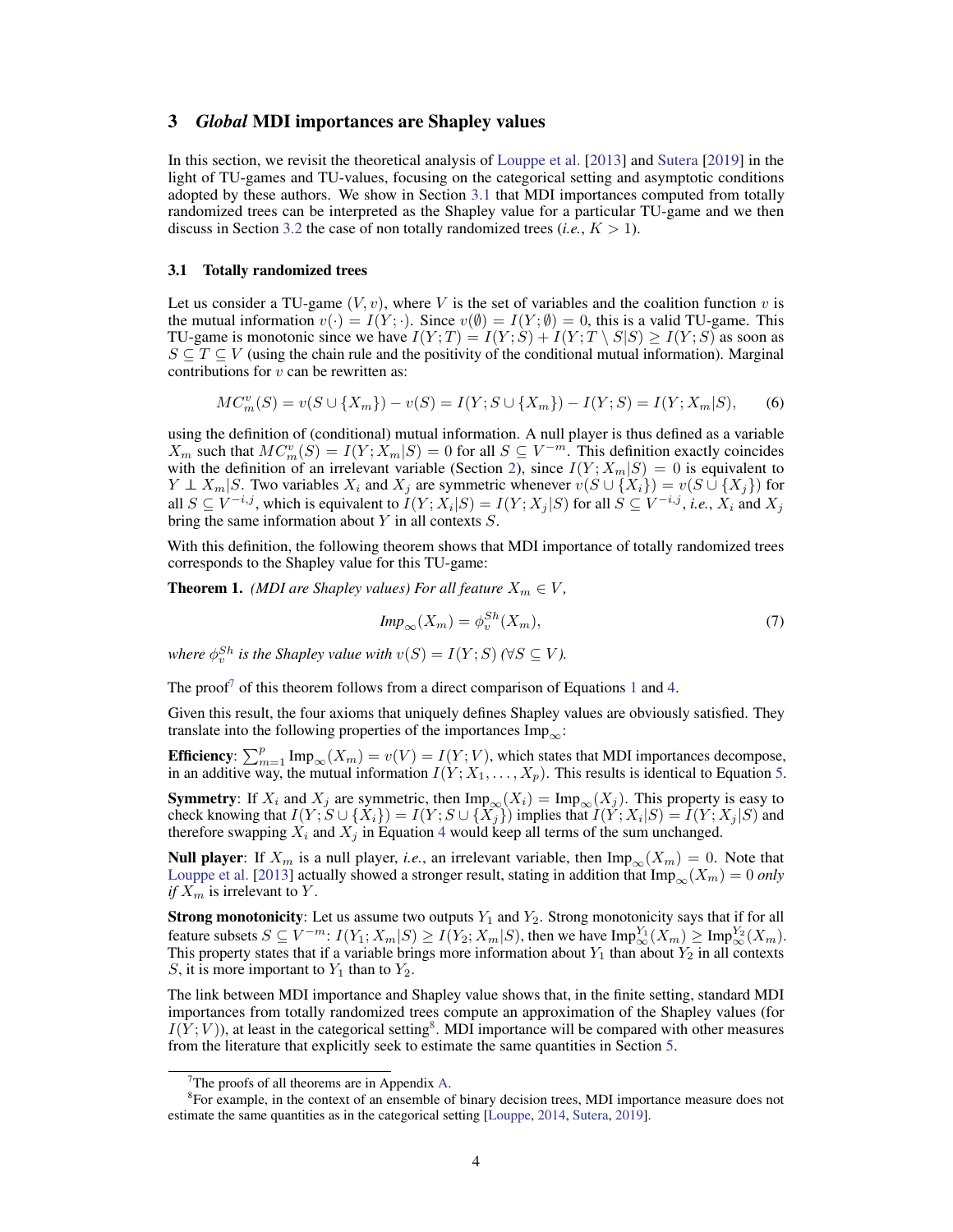#### <span id="page-4-1"></span>3.2 Non totally randomized trees

When  $K > 1$ , K variables are randomly picked at each node and the best split, in terms of impurity reduction, among these  $K$  variables is selected to actually split the node. Because several variables then compete for each split, some variables might be never (or less often) selected if there are other variables providing larger impurity decreases. These masking effects will impact the properties of the MDI importances. Let us denote by  $\text{Imp}^K_{\infty}(X_m)$  the importance of  $X_m$  derived from randomized trees built with a given value of K in asymptotic conditions. When  $K > 1$ ,  $\text{Imp}_\infty^K(X_m)$  can no longer be decomposed as in Equation [4,](#page-2-2) as some  $I(Y; X_m | S)$  terms will not be included in the sum or with a weight different from the one in Equation [4.](#page-2-2) Actually, although  $\mathrm{Imp}^K_\infty$  attributes a payoff to each variable in V, it can not be interpreted as a TU-value for the TU-game defined by  $(V, v)$ , with  $v(\cdot) = I(Y; \cdot)$ . Indeed, its computation requires to have access to conditional mutual information of the form  $I(Y; X_m | S = s)$  for all coalition S but also for all set of values s of variables in S and the latter can not be derived from the knowledge only of  $I(Y; S)$  for all S.

The efficiency and null player conditions are however still satisfied by  $\text{Imp}_\infty^K$ :

**Efficiency**: [Louppe et al.](#page-10-1) [\[2013\]](#page-10-1) showed that  $\sum_{m=1}^{p} \text{Imp}_\infty^K(X_m) = v(S) = I(Y;V)$  for all K as soon as the trees are fully developed.

**Null player** If  $X_m$  is a null player (*i.e.*, an irrelevant variable), then  $\text{Imp}_\infty^K(X_m) = 0$  [\[Louppe et al.,](#page-10-1) [2013\]](#page-10-1). Note that  $\text{Imp}^K_{\infty}(X_m) = 0$  is however not anymore a sufficient condition for  $X_m$  to be irrelevant. It can be shown however that a strongly relevant variable  $X_m$  will always be such that  $\mathrm{Imp}^K_\infty(X_m) > 0$  whatever K [\[Sutera et al.,](#page-10-3) [2018\]](#page-10-3).

Symmetry is not necessarily satisfied however, since  $I(Y; X_i|S) = I(Y; X_j|S)$  for all  $S \subseteq V^{-i,j}$ does not ensure that  $I(Y; X_i | S = s) = I(Y; X_j | S = s)$  for all s, which would be required for the feature to be fully interchangeable when  $K > 1$ . Similarly, strong monotonicity is not satisfied either for Imp $_{\infty}^{K}$ , as shown in Example [1](#page-12-0) in Appendix [B.](#page-12-1)

Note that as discussed in [\[Louppe et al.,](#page-10-1) [2013\]](#page-10-1), the loss of several properties when  $K > 1$  should not preclude using  $\text{Imp}_\infty^K$  as an importance measure in practice. In finite setting, using  $K > 1$  may still be a sound strategy to guide the choice of the splitting variables towards the most impactful ones during tree construction and therefore result in more statistically efficient estimates.

## <span id="page-4-0"></span>4 *Local* MDI importances

So far, MDI importances are global, in that they assess the overall importance of each variable independently of any test instance. An important literature has emerged in the recent year that focuses on local importance measures that can assess the importance of a variable locally, *i.e.*, for a specific instance. In Section [4.1,](#page-4-2) we define a novel local MDI-based importance measure. We highlight the main properties of this measure and show in particular that it very naturally decomposes the standard global MDI measure. In Section [4.2,](#page-5-0) we show, in the categorical setting, that the asymptotic analysis of global MDI can be extended to the local MDI, which allows us, in Section [4.3](#page-5-1) to show that local MDI importances are also Shapley values for a specific characteristic function in the case of totally randomized trees. Finally, in Section [4.4,](#page-6-1) we propose a local adaptation of the notion of feature relevance and link it with the local MDI measure.

#### <span id="page-4-2"></span>4.1 Definition and properties

Let us denote by  $x = (x_1, \dots, x_p)^T$  a given instance of the input variables, with  $x_j$  the value of variable  $X_j$ . In what follows, we will further denote by  $x_S$  a given set of values for the variables in a subset  $S \subseteq V$  (in particular,  $x_{\{X_i\}} = x_j$ ).

**Definition 1.** *(Local MDI) The local MDI importance*  $Imp(X_m, x)$  *of a variable*  $X_m$  *with respect to* Y *for a given instance* x *is defined as follows*

<span id="page-4-3"></span>
$$
Imp(X_m, x) = \frac{1}{N_T} \sum_{T} \sum_{\substack{t \in T: \nu(s_t) = X_m \\ \wedge x \in t}} i(t) - i(t_{x_m})
$$
\n(8)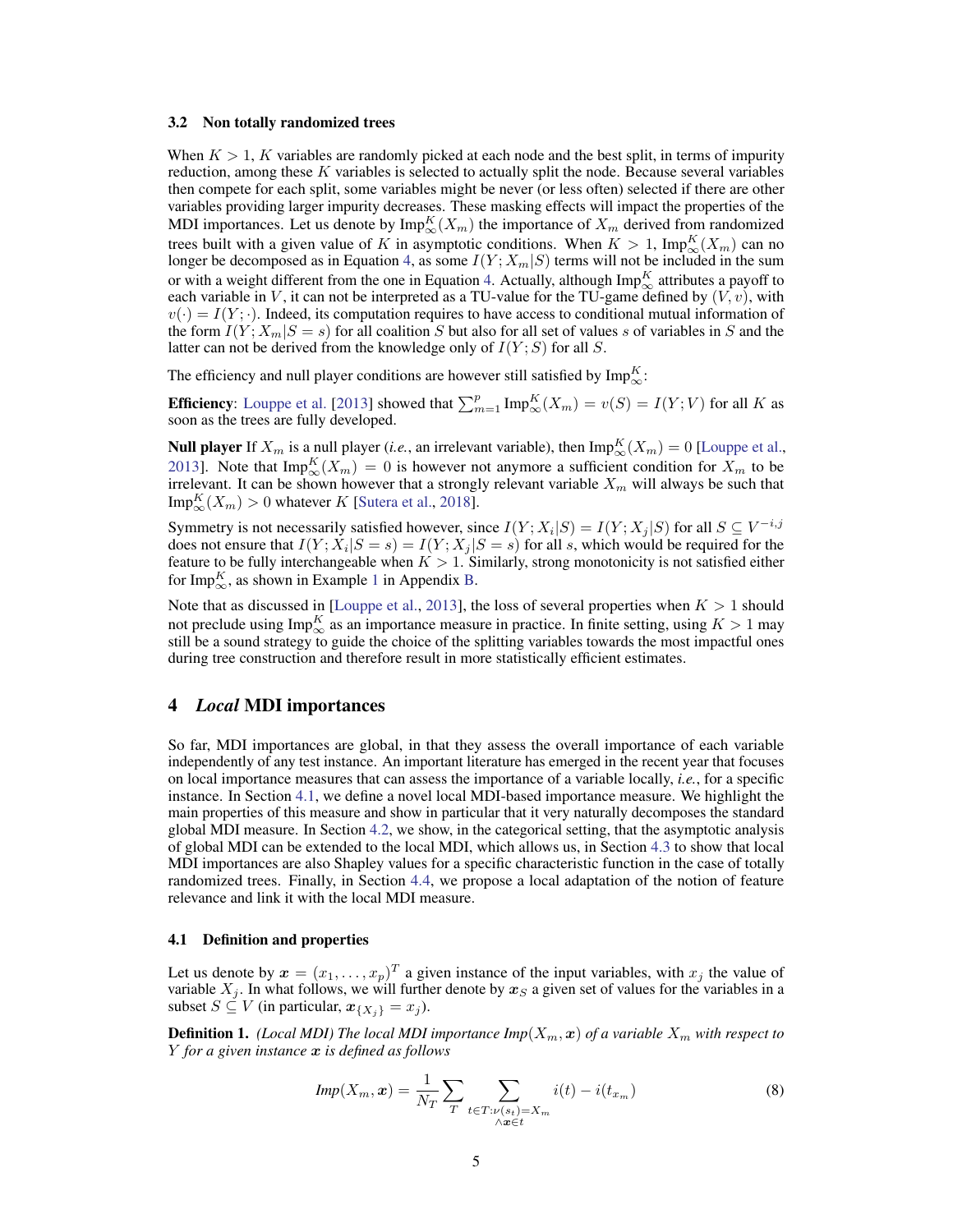*where the outer sum is over the*  $N<sub>T</sub>$  *trees of the ensemble, the inner sum is over all nodes that are traversed by*  $x$  *and where*  $X_m$  *is used to split,*  $t_{x_m}$  *is the successor of node t followed by*  $x$  *in the tree (corresponding to*  $X_m = x_m$ *), and*  $i(.)$  *is the impurity function.* 

This general measure quantifies how important is feature  $X_m$  to predict the output of the test example x represented by its input features. It collects all differences  $i(t) - i(t_{x_m})$  along all paths traversed by example  $x$  in the ensemble. In practice, this can be implemented very efficiently at no additional cost with respect to the computation of a prediction, as soon as all impurities, computed at training time, are stored at tree nodes.

The intuition behind this measure is that a variable is important for a sample  $x$  if it leads to important reductions of impurity along the paths traversed by  $x$ . Note that unlike global MDI, local MDI can be negative, as the impurity can increase from one node to one of its successors. A variable of negative importance for a given sample  $x$  is thus such that, in average over all paths traversed by  $x$ , it actually increases the uncertainty about the output (because it helps for predicting the output of other instances).

A natural link between local and global MDI is given by the following result:

<span id="page-5-2"></span>
$$
\text{Imp}(X_m) = \frac{1}{N} \sum_{i=1}^{N} \text{Imp}(X_m, \boldsymbol{x}^i),\tag{9}
$$

where  $\{(\mathbf{x}^1, y^1), \ldots, (\mathbf{x}^N, y^N)\}\$ is the learning sample of N examples that was used to grow the ensemble of trees. This result can be shown easily by combining the definitions in Equations [2](#page-2-4) and [8](#page-4-3) of global and local MDI respectively. Local MDI is thus a way to decompose the global MDI over all training examples.

#### <span id="page-5-0"></span>4.2 Asymptotic analysis

In the categorical setting and asymptotic conditions, the decomposition in Equation [4](#page-2-2) for totally randomized trees can be adapted to the local MDI measure, denoted Imp<sub>∞</sub> $(X_m, x)$ .

<span id="page-5-5"></span>**Theorem 2.** *(Asymptotic local MDI) The local MDI importance*  $Imp_{\infty}(X_m, x)$  *of a variable*  $X_m$ *with respect to* Y *for a given sample* x *as computed with an infinite ensemble of fully developed totally randomized trees and an infinitely large training sample is*

$$
Imp_{\infty}(X_m, \mathbf{x}) = \sum_{k=0}^{p-1} \frac{1}{C_p^k} \frac{1}{p-k} \sum_{B \in \mathcal{P}(V^{-m})} H(Y|B = \mathbf{x}_B) - H(Y|B = \mathbf{x}_B, X_m = x_m)
$$
(10)

where  $H(Y \mid \cdot)$  is the conditional entropy of Y. Similarly as in the finite setting, Imp<sub>∞</sub>( $X_m$ , x) can be negative, since the difference  $H(Y|B = x_B) - H(Y|B = x_B, X_m = x_m)$  is not always positive. Example [2](#page-13-0) in Appendix [B](#page-12-1) illustrates one such a situation.

In asymptotic condition, the decomposition in Equation [9](#page-5-2) furthermore becomes:

<span id="page-5-4"></span><span id="page-5-3"></span>
$$
\text{Imp}_{\infty}(X_m) = \sum_{\mathbf{x} \in \mathcal{V}} P(V = \mathbf{x}) \text{Imp}_{\infty}(X_m, \mathbf{x}), \tag{11}
$$

where the sum is over all possible input combinations. Combined with [5,](#page-2-3) this leads to the following double decomposition (over features and instances) of the information  $I(V;Y)$ :

$$
I(V;Y) = \sum_{m=1}^{p} \sum_{\boldsymbol{x} \in V} P(V=\boldsymbol{x}) \text{Imp}_{\infty}(X_m, \boldsymbol{x}). \tag{12}
$$

#### <span id="page-5-1"></span>4.3 Local MDI importances are Shapley values

Let us define a *local* characteristic function  $v_{loc}(S; \mathbf{x}) = H(Y) - H(Y|S = \mathbf{x}_S)$ , which measures the decrease in uncertainty  $(i.e.,$  the amount of information) about the output Y when the variables in S are known to be  $x<sub>S</sub>$ . This characteristic function is thus parameterized by x. The proof of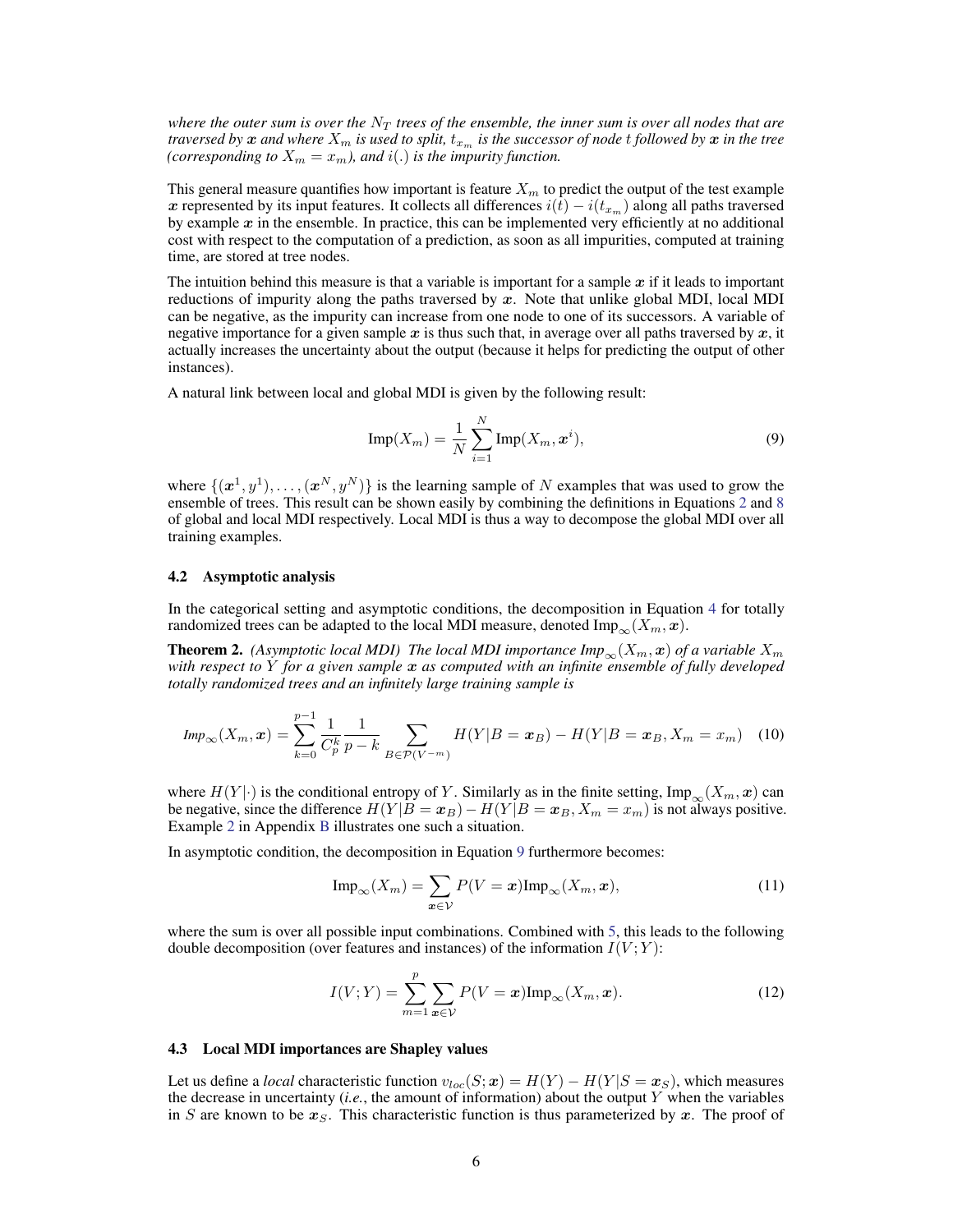Theorem [1](#page-3-4) can be adapted to the decomposition in Equation [10](#page-5-3) to show that local MDI importances of totally randomized trees in asymptotic conditions are Shapley values with respect to  $v_{loc}(.; x)$ :

$$
\text{Imp}_{\infty}(X_m, \boldsymbol{x}) = \phi_{v_{loc}(.; \boldsymbol{x})}^{Sh}(X_m)
$$
\n(13)

As a consequence,  $\text{Imp}_{\infty}(X_m, x)$  satisfies the Shapley value properties at any point x, *i.e.*:

**Efficiency**:  $v_{loc}(V; \mathbf{x}) = H(Y) - H(Y|V = \mathbf{x}) = \sum_{m=1}^{p} \text{Imp}_{\infty}(X_m, \mathbf{x})$ . This is in accordance with the decomposition in Equation [12,](#page-5-4) since  $\sum_{x \in \mathcal{V}} P(V = x) v_{loc}(V; x) = \sum_{x \in \mathcal{V}} P(V = x)$  $x)(H(Y) - H(Y|V = x)) = I(V;Y).$ 

**Symmetry:** If  $X_i$  and  $X_j$  are such that  $H(Y) - H(Y|S = x_S, X_i = x_i) = H(Y) - H(Y|S = x_i)$  $\bm{x}_S, X_j = x_j$ ) for every  $\hat{S} \subseteq V^{-i,j}$ , then  $\text{Imp}_\infty(X_i, \bm{x}) = \text{Imp}_\infty(X_j, \bm{x})$ .

**Null player** If  $X_i$  is such that  $H(Y|S=x_S, X_m=x_m) = H(Y|S=x_S)$  for all  $S \subseteq V^{-m}$ , then  $\text{Imp}_{\infty}(X_i, \boldsymbol{x}) = 0.$ 

**Strong monotonicity**: Assuming two outputs  $Y_1$  and  $Y_2$ , if  $H(Y_1|S=x_S)-H(Y_1|S=x_S, X_m=x_S)$  $x_m$ )  $\geq H(Y_2|S = x_S) - H(Y_2|S = x_S, X_m = x_m)$  for all  $S \subseteq V^{-m}$ , then we have  $\mathrm{Imp}^{Y_1}(X_m, \boldsymbol{x}) \geq \mathrm{Imp}^{Y_2}(X_m, \boldsymbol{x}).$ 

As in the case of global MDI, using non totally randomized trees  $(K > 1)$  will make local MDI to depart from the Shapley values, because of masking effects. Actually, local MDI importances will again not correspond to TU-values for  $v_{loc}(\cdot; x)$ , since they are not uniquely defined by  $v_{loc}(\cdot; x)$ . Indeed, tree splits along the paths traversed by x can not be determined from  $v_{loc}(\cdot; x)$  only, as they depend on impurity reductions on other paths as well. However, the efficiency and null player properties will again remain valid, although symmetry and strong monotonicity are not guaranteed.

#### <span id="page-6-1"></span>4.4 Local relevance

A major result regarding the global MDI importance in asymptotic conditions is its link with [Kohavi](#page-10-12) [et al.](#page-10-12) [\[1997\]](#page-10-12)'s notion of feature relevance. A similar relationship can be established between local MDI importance measures and a new notion of local relevance (at the level of a samples) inspired from the null player property of Shapley values.

<span id="page-6-4"></span>**Definition 2.**  $X_m$  is *locally irrelevant* at  $x$  with respect to the output  $Y$  iff  $P(Y = y | X = x_m, B = y_m)$  $(\mathbf{x}_B) = P(Y = y|B = \mathbf{x}_B)$  *for all*  $B \subseteq V^{-m}$  *and all*  $y \in \mathcal{Y}$ *. It is locally relevant otherwise.* 

A variable is thus locally irrelevant at  $x$  if knowing its values never changes the probability of any output whatever the other variables that are known. Local relevance can be linked with global relevance through the following theorem.

<span id="page-6-2"></span>**Theorem 3.** A variable  $X_m$  is irrelevant with respect to Y if and only if it is locally irrelevant with *respect to Y for all*  $x$  *such that*  $P(V = x) > 0$ *.* 

In the categorical setting and asymptotic conditions, local relevance is linked to local MDI through the following theorem:

<span id="page-6-3"></span>**Theorem 4.** *If a variable is locally irrelevant at*  $x$  *with respect to*  $Y$ *, then*  $Imp_\infty(X_m, x) = 0$ *.* 

Theorem 4 coincides exactly with the null player property of Section [4.3.](#page-5-1) Local MDI importance is thus a sensible score to identify locally irrelevant variables. Note that, unlike with global MDI, there might exist variables  $X_m$  such that  $\text{Imp}_{\infty}(X_m, x) = 0$  despite  $X_m$  being locally relevant at  $x$ . However, a globally relevant variable  $X_m$  will always receive a non zero  $\text{Imp}_{\infty}(X_m, x)$  at some x.

## <span id="page-6-0"></span>5 Discussion and related works

In the literature, Shapley values have been mostly used to decompose model predictions  $\hat{f}(x)$  at any x into a sum of terms that represent the (local) contribution of each variable to the prediction [\[Strumbelj](#page-10-14) [and Kononenko,](#page-10-14) [2010,](#page-10-14) [Lundberg and Lee,](#page-10-13) [2017\]](#page-10-13). The characteristic function  $v_f$  considered by these methods is  $v(S) = \hat{f}_S(x_S) - \hat{f}_\emptyset(x_\emptyset)$ , where  $\hat{f}_S(x_S)$  is the model to be explained restricted to the variables in  $S$  and  $\hat{f}_\emptyset(\bm{x}_\emptyset)$  is often set to  $E[\hat{f}(X)].$  Typically,  $\hat{f}_S(\bm{x}_S)$  is defined as  $\mathbb{E}[\hat{f}(X)|X_S=\bm{x}_S],$ where the expectation is over the conditional  $p(X_{\overline{S}}|X_S = x_S)$  or the marginal (a.k.a. interventional)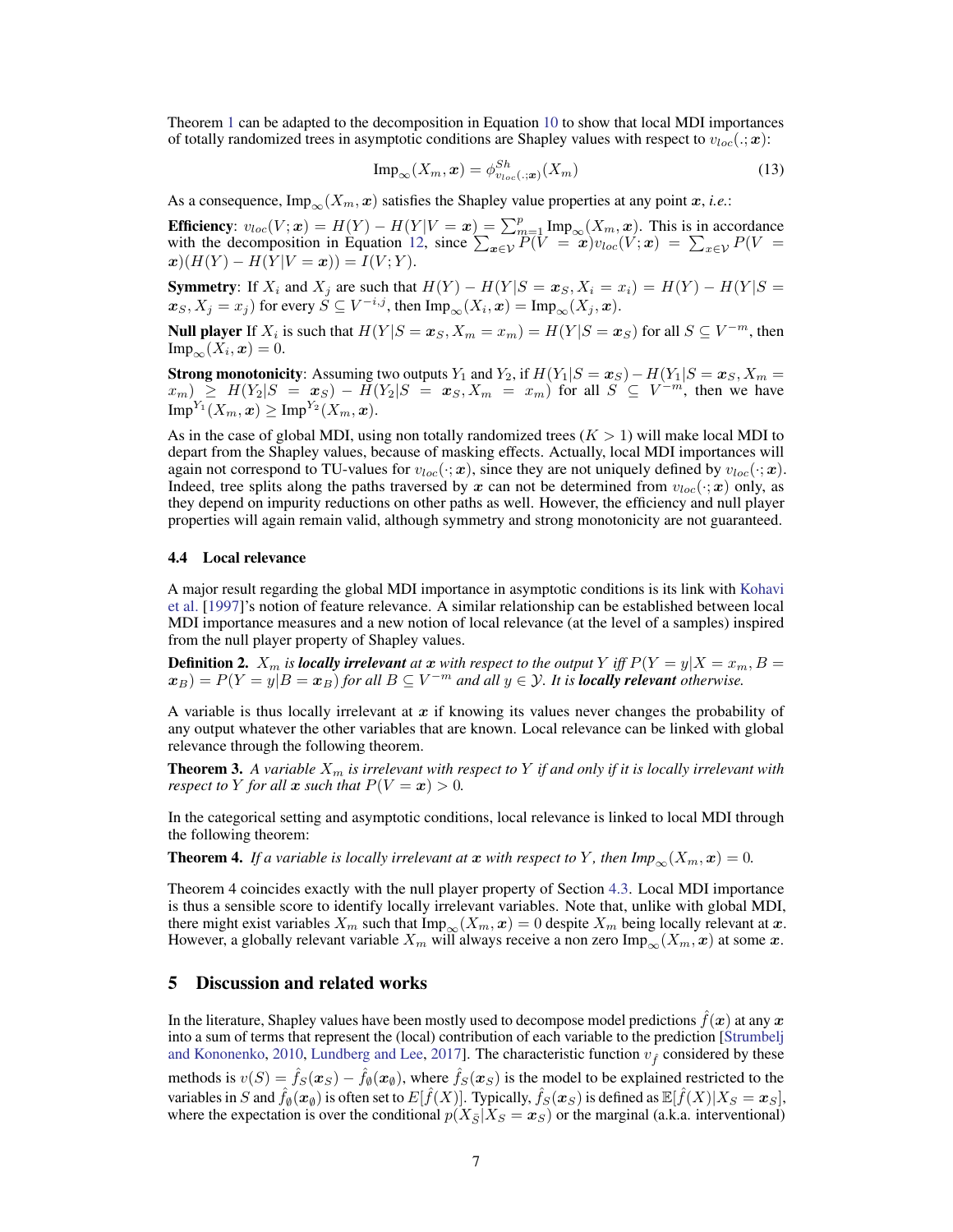$p(X_{\overline{S}})$  distribution. These methods are mostly model agnostic, *i.e.*, they can handle any machine learning model, considered as a black-box, although the estimation of restricted models and the computation of the Shapley values (Equation [1\)](#page-1-4) can be very challenging in general.

Among this literature, [Lundberg et al.](#page-10-8) [\[2020\]](#page-10-8) have proposed TreeSHAP, a framework to efficiently compute Shapley values when  $\hat{f}$  are trees or sum of trees. One of the only alternative local importance measures for trees is Saabas' heuristic method (implemented in [\[Saabas,](#page-10-15) [2014\]](#page-10-15)). Saabas' method measures local variable importances for a sample  $x$  by collecting the changes in the (expected) model prediction due to each variable value along the tree branches followed by  $x$ . Like TreeSHAP, Saabas' importances sum to the model prediction at  $x$ . They are much faster to compute but do not satisfy all properties of Shapley values, in particular strong monotonicity.

One main difference between local MDI and TreeSHAP/Saabas as studied in [Lundberg et al.](#page-10-8) [\[2020\]](#page-10-8) is that local MDI decomposes entropy (or more generally impurity) reductions  $(v_{loc}(V; \mathbf{x}))$ , while TreeSHAP/Saabas decompose model predictions<sup>[9](#page-7-0)</sup> ( $v_f$ ). As a consequence, local MDI scores are independent of output normalisation or scaling and do not require to choose a specific class probability score to be used as  $\hat{f}(x)$  to be decomposed. This also allows to connect local and global MDI in a natural way, and gives a probabilistic interpretation to the null player property in terms of variable irrelevance. Algorithmically, local MDI uses the exact same collecting procedure along tree paths as Saabas' measure, replacing output differences with impurity reductions. Similarly as Saabas, local MDI results in a much more efficient and simpler estimation scheme than TreeSHAP but it looses some properties of Shapley values in the general case. Section [4.3](#page-5-1) however shows that these properties are retrieved in the case of totally randomized trees, at least asymptotically. This also applies to Saabas' measure (as sketched in Theorem 1 in the supplement of [Lundberg et al.](#page-10-8) [\[2020\]](#page-10-8)). Although TreeSHAP is guaranteed to ensure strong monotonicity asymptotically, the relevance of its scores is still tied to the quality of the tree-based model that it explains. For example, using TreeSHAP with Random forests with  $K > 1$  or pruned trees will also potentially lead to biases in the importance scores (*e.g.*, due to masking effects) with respect to what would be obtained if  $\hat{f}$  was the Bayes classifier. We believe this is a similar trade-off as the one met in local MDI with respect to K.

Our results also highlight a link between global MDI and SAGE [\[Covert et al.,](#page-9-9) [2020\]](#page-9-9), a purely model-agnostic method for global importance computation. SAGE estimates Shapley values for  $v_\ell(S) = \mathbb{E}[\ell(\hat{f}_\emptyset(X_\emptyset), Y)] - \mathbb{E}[\ell(\hat{f}_S(X_S), Y)]$  where  $\ell$  is a loss function and expectations are taken over  $p(V, X)$ . [Covert et al.](#page-9-9) [\[2020\]](#page-9-9) have shown that when  $\ell$  is cross-entropy,  $\hat{f}$  is the Bayes classifier, and restricted models are estimated through the conditional distributions, then the population version of SAGE is strictly identical to Equation [4.](#page-2-2) Interestingly, both methods arrive to this population formulation through very different algorithms. SAGE explicitly estimates Shapley values, while global MDI are obtained by collecting impurity reductions at tree nodes in a random forest. Global MDI departs from [4](#page-2-2) and Shapley values when  $K > 1$ . On the other hand, being model agnostic, like TreeSHAP, SAGE is tied to the quality of the model it explains. Given the difficulty of sampling from the conditional distribution, its implementation also samples from the marginal distribution instead, which makes it depart from Shapley values and affects its convergence to [4.](#page-2-2) In practice, we will show in the next section that both methods produce very similar results, when used with Random forests (but with a strong advantage to global MDI in terms of computing times).

Overall, we believe our analysis of local and global MDI sheds some new lights on these measures. Although they were not designed as such, these methods can indeed be interpreted as procedures to sample variable subsets and compute mutual information such that they provide estimates of Shapley values for a very natural characteristic function based on mutual information. Although they are tightly linked algorithmically with Random forests, they actually highlight general properties of the original data distribution independently of these models. This makes them very different from model-agnostic methods that explain pre-existing models, furthermore regardless of the data distribution when restricted models are estimated from marginal distributions.

<span id="page-7-0"></span><sup>&</sup>lt;sup>9</sup>Although TreeSHAP authors advocate the decomposition of model predictions as the way to go, a variant of TreeSHAP [\[Lundberg et al.,](#page-10-8) [2020\]](#page-10-8) can also decompose model loss by enforcing feature independence, at a higher computational cost however than the local MDI measure proposed here.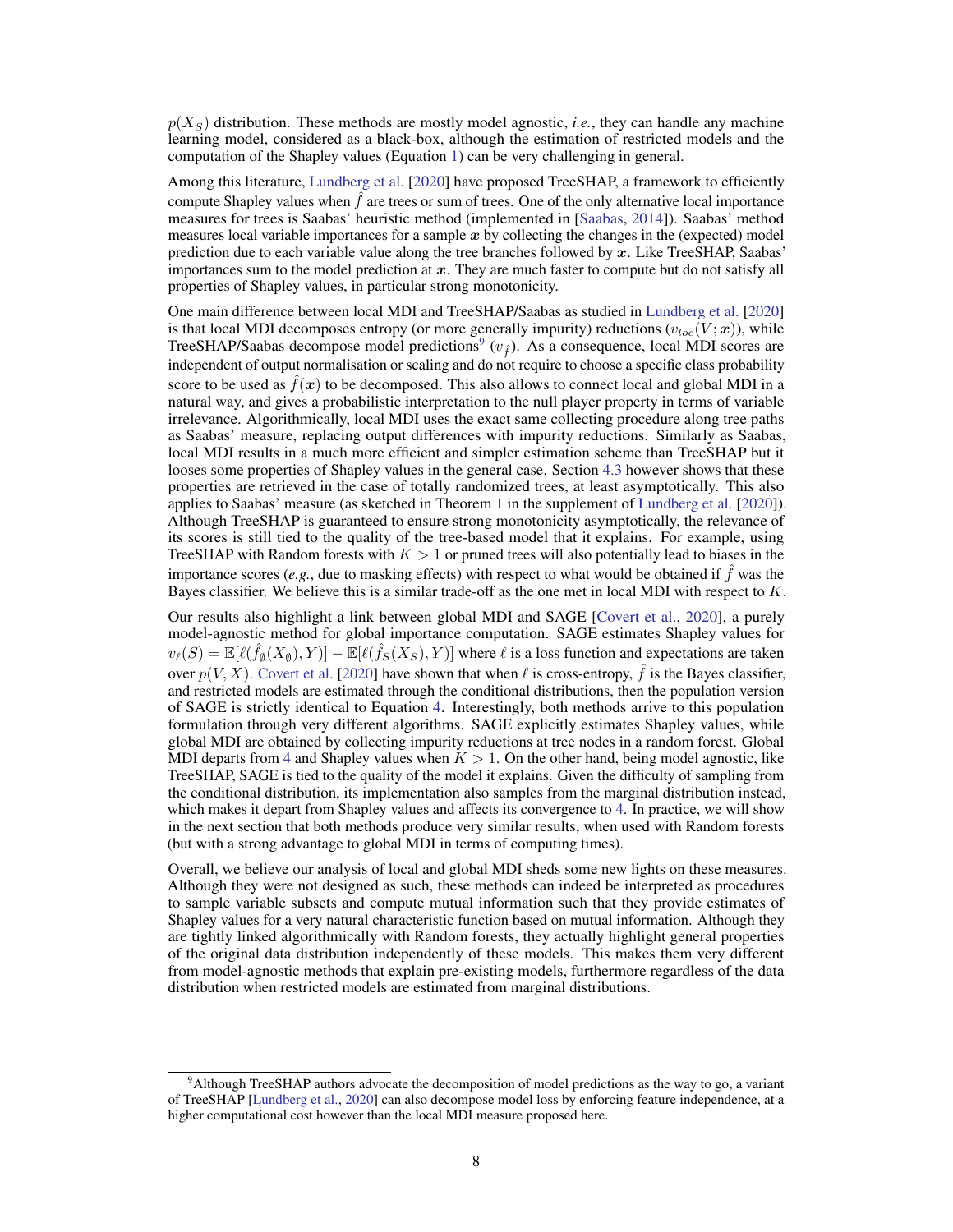<span id="page-8-1"></span>

1.0 correlation Spearman correlation<br>Spearman correlation<br>.s 0.5 Local MDI vs TreeSHAP 1.0 0.5 Local MDI vs Saabas Spearman 1.0 TreeSHAP vs Saabas  $0.5 -$ 1 sqrt 20 40 60p K

Figure 1: Normalized importance scores derived from an ensemble of totally and non-totally randomized Extra-Trees (with  $K = 1, \ldots, p$ ) for the global MDI importance measure (left) and SAGE (right).

Figure 2: Mean correlation (over all samples) w.r.t. increasing  $K$  between absolute importance scores for digits ([min,max] is shaded).

<span id="page-8-2"></span>

Figure 3: Local importances derived by local measures from a forest of 1000 Extra-Trees with  $K \in$ Figure 5. Local importances derived by local measures from a forest of 1000 Extra-frees with  $K \nvert \{1, \sqrt{p}, p\}$  for led (left) and digits (right). Results for all samples can be found in Appendix [E.](#page-14-0)

## <span id="page-8-0"></span>6 Illustrations

Here, global and local MDI are illustrated and compared against SAGE, Saabas, and TreeSHAP on two classification problems. The led problem [\[Breiman et al.,](#page-9-7) [1984\]](#page-9-7) consists of an output  $Y \in \{0, \ldots, 9\}$  with equal probability and seven binary variables representing each a segment of a seven-segment display and whose values are determined unequivocally from Y. The digits problem consists of an output  $Y \in \{0, \ldots, 9\}$  and 64 integer inputs corresponding to the pixels of a  $8 \times 8$ grayscale image of a digit. Additional experiments on other datasets are reported in Appendix [E.](#page-14-0) In all experiments, importance scores are computed either using Scikit-Learn [\[Pedregosa et al.,](#page-10-16) [2011\]](#page-10-16) or method authors' original code (data and code are open-source, see details in Appendix [C\)](#page-13-1).

Global importances are shown in Figure [1](#page-8-1) on the led dataset for an ensemble of 1000 Extra-Trees [\[Geurts et al.,](#page-9-8) [2006\]](#page-9-8) and several values of  $K$ , with global MDI and SAGE (using the cross-entropy loss). Importances are normalized such that the sum of (absolute values of) the scores is equal to one. With  $K = 1$ , both approaches clearly yield very similar scores, as expected from the discussion in Section [5.](#page-6-0) Both methods remain very close when  $K$  is increased. Regardless of the importance measure, one can notice the masking effect that favors  $X_1$  and  $X_4$  at the expense of the other variables when K increases. The same effect appears when SAGE uses another loss function and for the global importance measure derived from TreeSHAP (see Appendix [D\)](#page-14-1).

Local importances are then computed for both classification problems from an ensemble of 1000 Extra-Trees and with the three local importance measures. Scores from Saabas and TreeSHAP are obtained from the additive decomposition of the conditional probability of the predicted class (which might not be the true class). Local feature importances for two samples are reported in Figure [3](#page-8-2) by coloring either the corresponding segment (left) or pixel (right) for three values of  $K$ . The three local importance measures yield very similar importance scores, suggesting that they provide matching explanations of model predictions. This similarity is further quantified by measuring the correlation between the (absolute value of) local importance scores of all pairs of methods for several  $K$  (Figure [2](#page-8-1)) for digits, Appendix [E](#page-14-0) for led). The mean correlation over all samples remains close to 1 for all pairs, although the variation (depicted by the shaded area delimiting the range between minimal and maximal correlations) is impacted by the value of  $K$ . As expected, Saabas and TreeSHAP, which both decompose model predictions, are closer to each other than to Local MDI.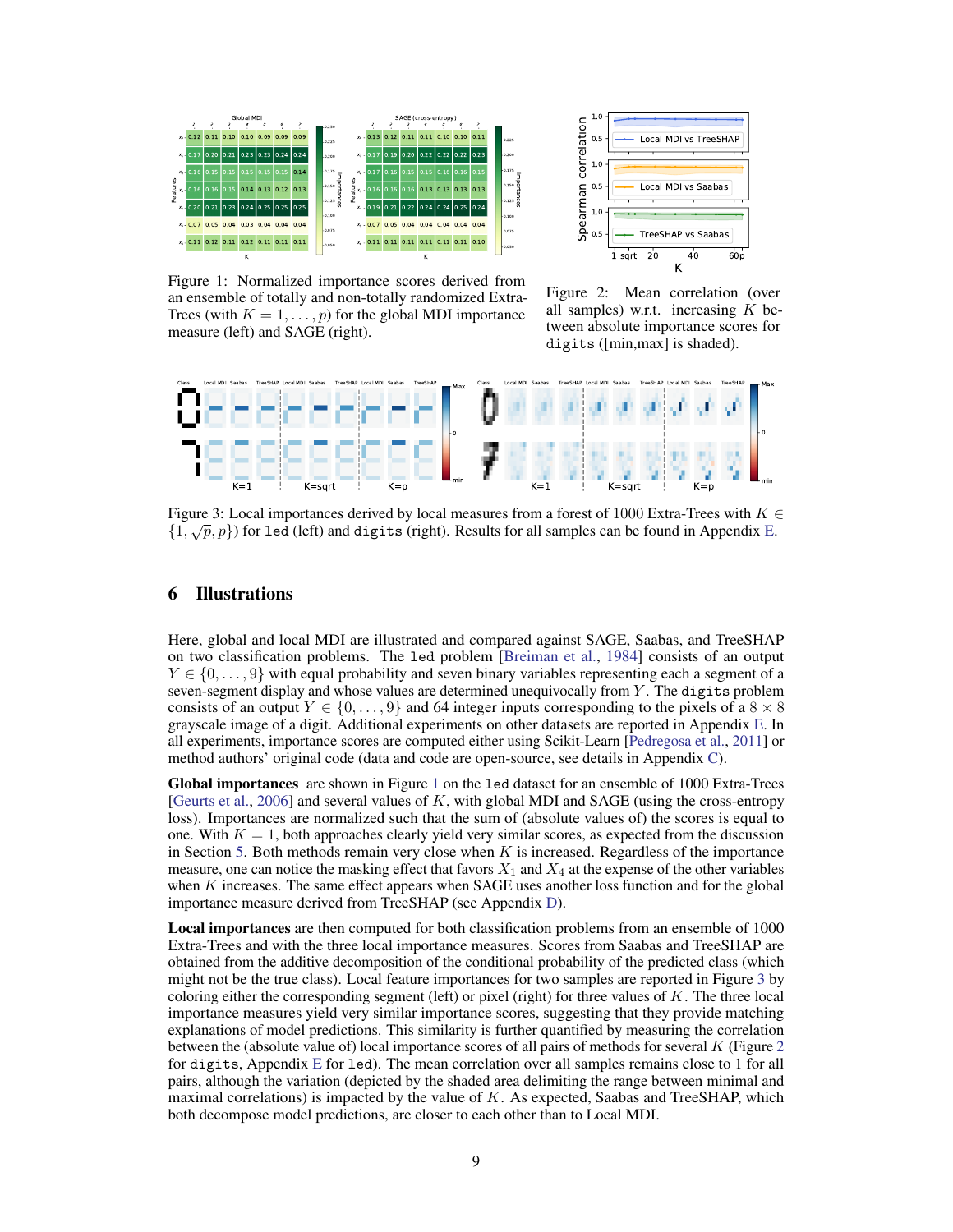# 7 Conclusion

MDI importances have been used extensively as a way of measuring, globally, the respective contribution of variables. In this paper, we showed that global MDI importances derived from totally randomized trees are actually Shapley values that decompose the mutual information  $I(V; Y)$  when the impurity measure is the Shannon entropy. We then proposed a local MDI importance that very naturally decomposes global MDI over the training examples. We showed that local MDI importances are also Shapley values with respect to conditional entropy reductions and that they are consistent with respect to a novel local relevance notion. We compared MDI importances conceptually with other recent local and global feature importance scores inspired from Shapley values and showed empirically that all these methods are very close, while both global and local MDI importances do not require any extra computation with respect to the tree construction. Overall, local and global MDI measures provide a natural and efficient way of explaining properties of the data distribution.

While the main results of this paper assume categorical variables and Shannon entropy as impurity measure, they can be extended to other impurity measures and to regression (see Appendix [F\)](#page-16-0). As future works, we would like to better characterize these measures in non-asymptotic conditions and outside of the purely categorical setting. More experiments should be also carried out to better highlight differences, practically, between the MDI family and other methods such as TreeSHAP and SAGE that more explicitly approximate Shapley values. Finally, the link with Shapley values and TU-games in general could be further investigated to propose other extensions of MDI measures (for example to highlight variables interactions as in [\[Lundberg et al.,](#page-10-8) [2020\]](#page-10-8)).

## Acknowledgments

Antonio Sutera is supported via the Energy Transition Funds project EPOC 2030-2050 organized by the FPS economy, S.M.E.s, Self-employed and Energy. This work was partially supported by Service Public de Wallonie Recherche under grant n◦ 2010235 – ARIAC by DIGITALWALLONIA4.AI.

## References

- <span id="page-9-1"></span>Kellie J Archer and Ryan V Kimes. Empirical characterization of random forest variable importance measures. Computational statistics & data analysis, 52(4):2249–2260, 2008.
- <span id="page-9-3"></span>Lidia Auret and Chris Aldrich. Empirical comparison of tree ensemble variable importance measures. Chemometrics and Intelligent Laboratory Systems, 105(2):157–170, 2011.
- <span id="page-9-6"></span>Manfred Besner. Axiomatizations of the proportional shapley value. Theory and Decision, 86(2): 161–183, 2019.
- <span id="page-9-0"></span>Leo Breiman. Random forests. Machine learning, 45(1):5–32, 2001.
- <span id="page-9-7"></span>Leo Breiman, Jerome Friedman, Charles J Stone, and Richard A Olshen. Classification and regression trees. CRC press, 1984.
- <span id="page-9-10"></span>Thomas M Cover and Joy A Thomas. Elements of Information Theory. John Wiley & Sons, 2012.
- <span id="page-9-9"></span>Ian Covert, Scott Lundberg, and Su-In Lee. Understanding global feature contributions with additive importance measures. Advances in Neural Information Processing Systems, 33, 2020.
- <span id="page-9-2"></span>Robin Genuer, Jean-Michel Poggi, and Christine Tuleau-Malot. Variable selection using random forests. Pattern recognition letters, 31(14):2225–2236, 2010.
- <span id="page-9-8"></span>Pierre Geurts, Damien Ernst, and Louis Wehenkel. Extremely randomized trees. Machine learning, 63(1):3–42, 2006.
- <span id="page-9-4"></span>Hemant Ishwaran et al. Variable importance in binary regression trees and forests. Electronic Journal of Statistics, 1:519–537, 2007.
- <span id="page-9-5"></span>Yacine Izza, Alexey Ignatiev, and Joao Marques-Silva. On explaining decision trees. arXiv preprint arXiv:2010.11034, 2020.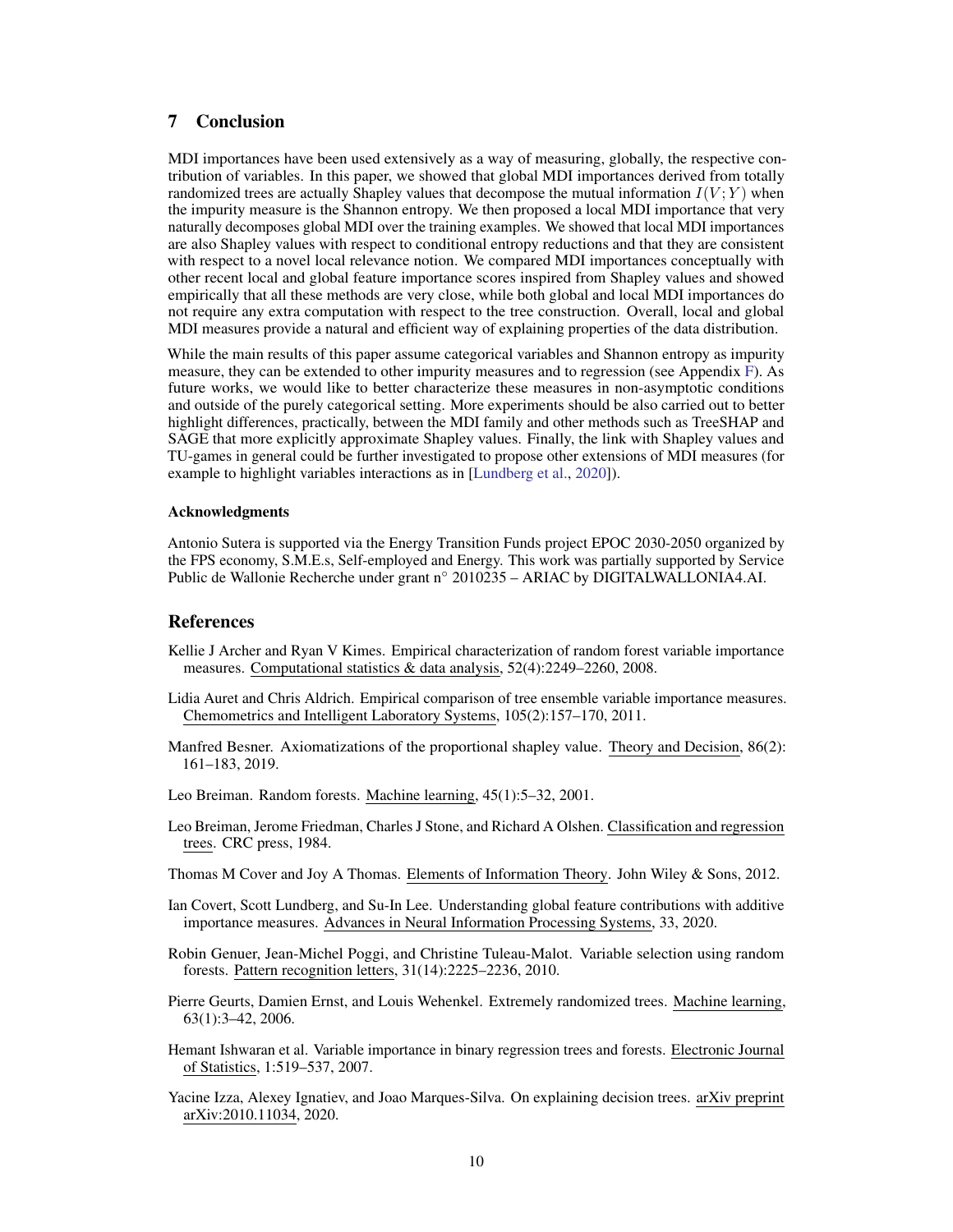- <span id="page-10-12"></span>Ron Kohavi, George H John, et al. Wrappers for feature subset selection. Artificial intelligence, 97 (1-2):273–324, 1997.
- <span id="page-10-4"></span>Xiao Li, Yu Wang, Sumanta Basu, Karl Kumbier, and Bin Yu. A debiased mdi feature importance measure for random forests. In Advances in Neural Information Processing Systems, pages 8047– 8057, 2019.
- <span id="page-10-1"></span>G. Louppe, L. Wehenkel, A. Sutera, and P. Geurts. Understanding variable importances in forests of randomized trees. In Advances in Neural Information Processing Systems 26, pages 431–439, 2013.
- <span id="page-10-2"></span>Gilles Louppe. Understanding random forests: from theory to practice. PhD thesis, Université de Liège, Liège, Belgique, 2014.
- <span id="page-10-13"></span>Scott M Lundberg and Su-In Lee. A unified approach to interpreting model predictions. In Advances in neural information processing systems, pages 4765–4774, 2017.
- <span id="page-10-8"></span>Scott M Lundberg, Gabriel Erion, Hugh Chen, Alex DeGrave, Jordan M Prutkin, Bala Nair, Ronit Katz, Jonathan Himmelfarb, Nisha Bansal, and Su-In Lee. From local explanations to global understanding with explainable ai for trees. Nature machine intelligence, 2(1):2522–5839, 2020.
- <span id="page-10-7"></span>Mário Popolin Neto and Fernando V Paulovich. Explainable matrix–visualization for global and local interpretability of random forest classification ensembles. arXiv preprint arXiv:2005.04289, 2020.
- <span id="page-10-16"></span>Fabian Pedregosa, Gaël Varoquaux, Alexandre Gramfort, Vincent Michel, Bertrand Thirion, Olivier Grisel, Mathieu Blondel, Peter Prettenhofer, Ron Weiss, Vincent Dubourg, et al. Scikit-learn: Machine learning in python. the Journal of machine Learning research, 12:2825–2830, 2011.
- <span id="page-10-15"></span>Ando Saabas. Interpreting random forests. 2014. URL [http://blog.datadive.net/](http://blog.datadive.net/interpreting-random-forests/) [interpreting-random-forests/](http://blog.datadive.net/interpreting-random-forests/). Last access: February 2021.
- <span id="page-10-6"></span>Erwan Scornet. Trees, forests, and impurity-based variable importance. arXiv preprint arXiv:2001.04295, 2020.
- <span id="page-10-11"></span>Lloyd S Shapley. A value for n-person games. Contributions to the Theory of Games, 2(28):307–317, 1953.
- <span id="page-10-0"></span>Carolin Strobl, Anne-Laure Boulesteix, Achim Zeileis, and Torsten Hothorn. Bias in random forest variable importance measures: Illustrations, sources and a solution. BMC bioinformatics, 8(1):25, 2007.
- <span id="page-10-14"></span>Erik Strumbelj and Igor Kononenko. An efficient explanation of individual classifications using game theory. J. Mach. Learn. Res., 11:1–18, March 2010. ISSN 1532-4435.
- <span id="page-10-5"></span>Antonio Sutera. Importance measures derived from random forests: characterisation and extension. PhD thesis, Université de Liège, Liège, Belgique, 2019.
- <span id="page-10-3"></span>Antonio Sutera, Célia Châtel, Gilles Louppe, Louis Wehenkel, and Pierre Geurts. Random subspace with trees for feature selection under memory constraints. In International Conference on Artificial Intelligence and Statistics, pages 929–937, 2018.
- <span id="page-10-9"></span>René van den Brink, René Levínskỳ, and Miroslav Zelenỳ. On proper shapley values for monotone tu-games. International Journal of Game Theory, 44(2):449–471, 2015.
- <span id="page-10-10"></span>H Peyton Young. Monotonic solutions of cooperative games. International Journal of Game Theory, 14(2):65–72, 1985.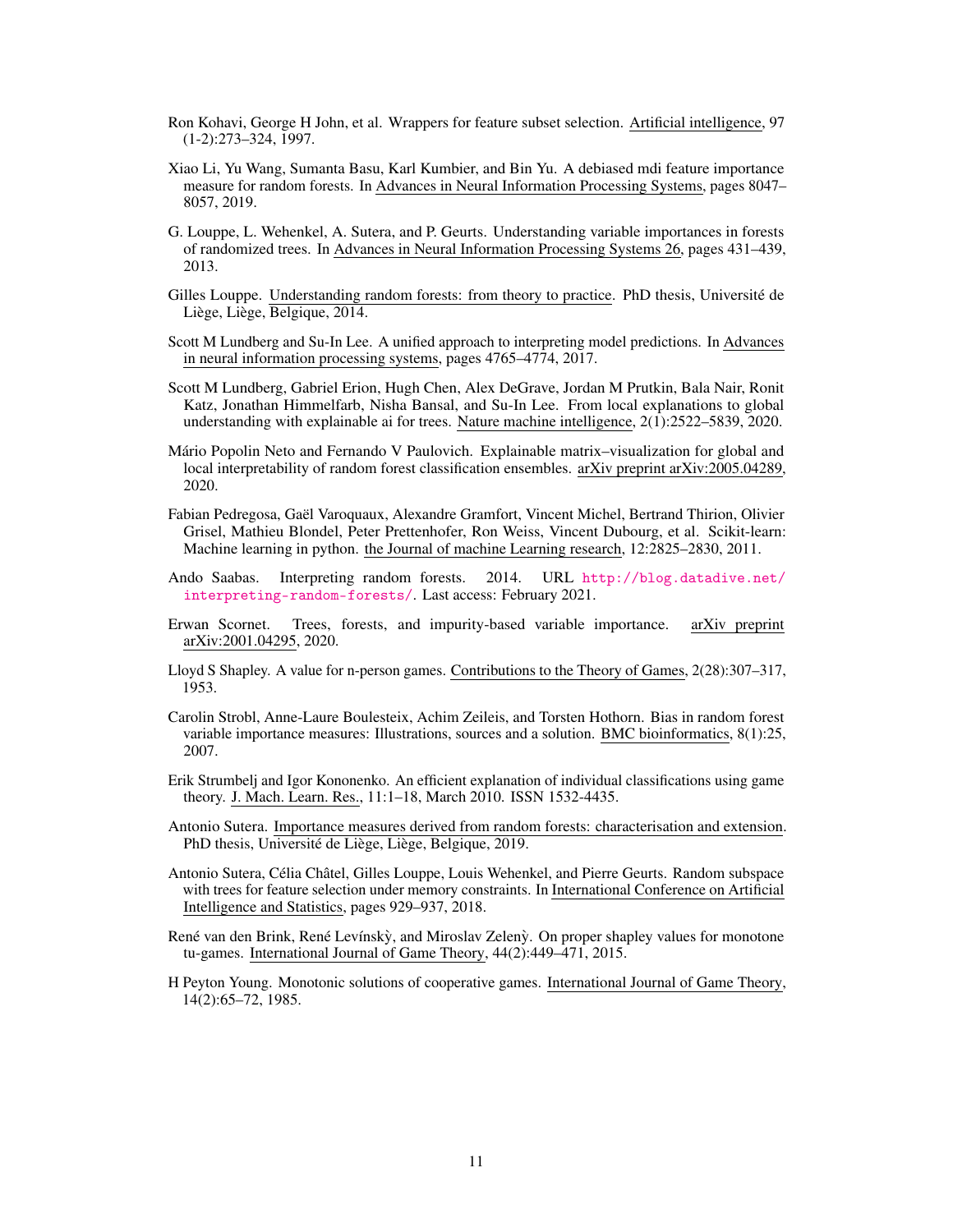## <span id="page-11-0"></span>A Proofs

#### A.1 Proof of Theorem [1](#page-3-4)

**Theorem 1.** *(MDI are Shapley values) For all feature*  $X_m \in V$ *,* 

$$
Imp_{\infty}(X_m) = \phi_v^{Sh}(X_m), \tag{8}
$$

where  $\phi_v^{Sh}(X_m)$  is the Shapley value of  $X_m$  with respect to the characteristic function  $v(S)$  =  $I(Y;S)$  *(with*  $S \subseteq V$ *)*.

*Proof.* Let us first note that

$$
v(S \cup \{X_m\}) - v(S) = I(Y; S, X_m) - I(Y; S) = H(Y) - H(Y|S, X_m) - H(Y) + H(Y|S) = I(X_m; Y|S)
$$
(14)

Replacing the characteristic functions as defined in this equation in Equation [1](#page-1-4) of the main paper, Shapley values can thus be defined as:

$$
\phi_v(X_m) = \sum_{S \subseteq V^{-m}} \frac{|S|!(p-|S|-1)!}{p!} I(X_m;Y|S)
$$
\n(15)

The sum can be reorganized according to the size of the subsets  $S$  from  $V^{-m}$ :

$$
\phi_v(X_m) = \sum_{k=0}^{p-1} \frac{k!(p-k-1)!}{p!} \sum_{S \subseteq \mathcal{P}_k(V^{-m})} I(X_m;Y|S)
$$
(16)

which is strictly equivalent to  $Imp_{\infty}(X_m)$  given that:

$$
\frac{k!(p-k-1)!}{p!} = \frac{(p-k)!k!}{p!} \frac{1}{p-k}
$$

$$
= \frac{1}{\frac{p!}{(p-k)!k!}} \frac{1}{p-k}
$$

$$
= \frac{1}{\frac{1}{C_p^k} \frac{1}{p-k}}
$$
(17)

#### A.2 Proof of Theorem [2](#page-5-5)

**Theorem 2.** *(Asymptotic local MDI) The local MDI importance*  $Imp_\infty(X_m, x)$  *of a variable*  $X_m$ *with respect to* Y *for a given sample* x *as computed with an infinite ensemble of fully developed totally randomized trees and an infinitely large training sample is*

$$
Imp_{\infty}(X_m, x) = \sum_{k=0}^{p-1} \frac{1}{C_p^k} \frac{1}{p-k} \sum_{B \in \mathcal{P}(V^{-m})} H(Y|B = x_B) - H(Y|B = x_B, X_m = x_m)
$$
 (11)

*Proof.* Let  $B(t) = (X_{i_1}, \ldots, X_{i_k})$  be the subset of k variables tested in the branch from the root node to the parent of t and  $b(t)$  be the vector of values of these variables. As the number of training samples grows to infinity, the probability that a sample reaches node t is  $P(B(t) = b(t))$  (according to  $\overline{P}(X_1,\ldots,X_p,Y)$ ). As the number  $N_T$  of totally randomized trees also grows to infinity, the local importance of variable  $X_m$  for sample  $x^i$  can then be written:

<span id="page-11-1"></span>
$$
Imp(X_m, x) = \sum_{B \subseteq V^{-m}} \beta (H(Y|B = x_b) - H(Y|B = x_B, X_m = x_m))
$$
\n(18)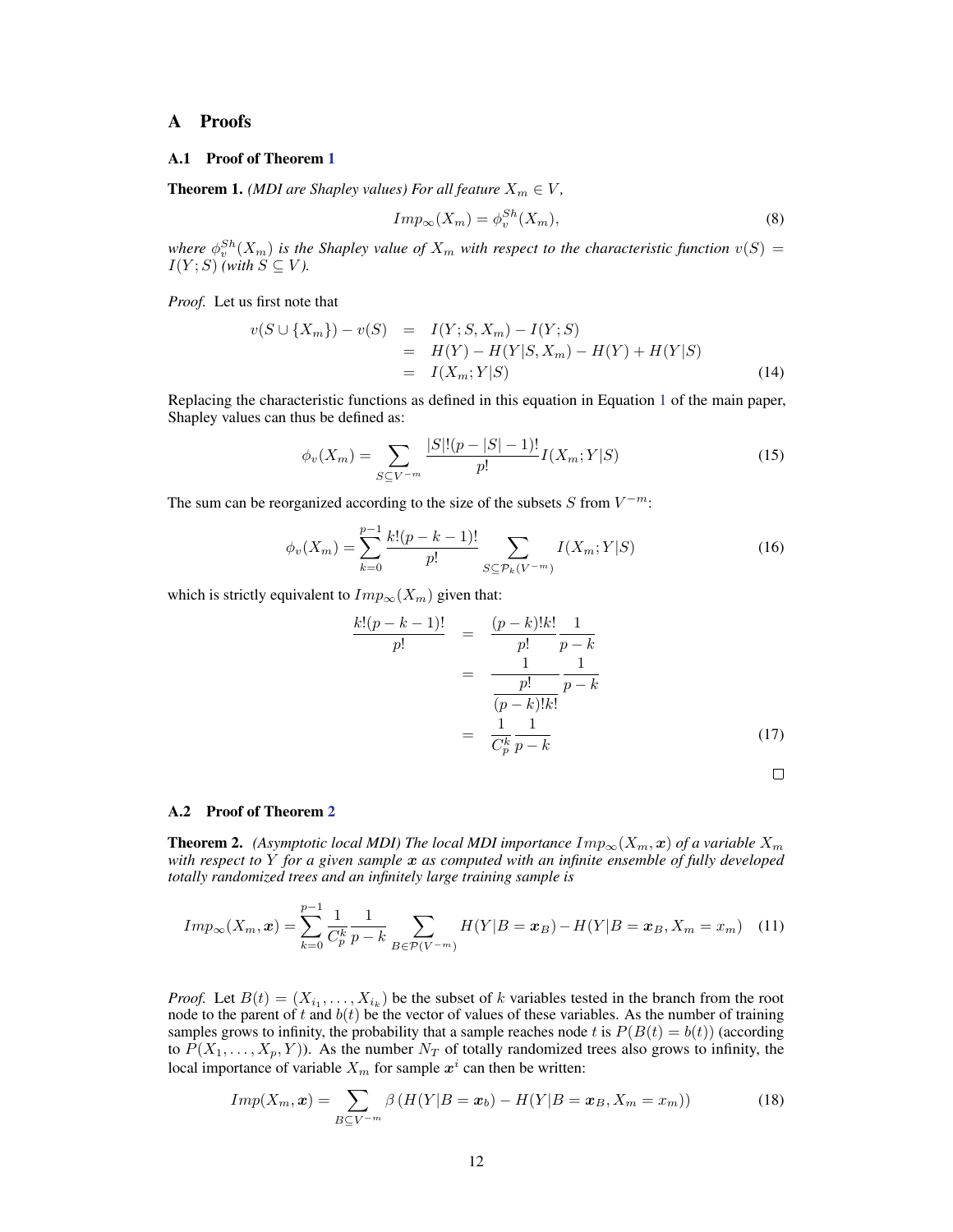where  $\beta$  is probability that a node t (at depth k) in a totally randomized tree tests the variable  $X_m$  and is such that  $B(t) = B$  and  $b(t) = x_B$ .  $\hat{\beta}$  is given by [\[Louppe et al.,](#page-10-1) [2013\]](#page-10-1) as being equal to  $\frac{1}{C_p^k}$  $\frac{1}{p-k}$ and remains valid because it only depends on the size  $k$  of  $B$  and on the number  $p$  of variables. Notice already the similarity with the intermediate formulation in the proof of Theorem 1 from [\[Louppe](#page-10-1) [et al.,](#page-10-1) [2013\]](#page-10-1) where Equation [18](#page-11-1) reduces the inner sum to a single term, the one corresponding to the given  $b = x_B$ . Rewritting Equation [18](#page-11-1) in order to group subsets B according to their sizes, we have

$$
Imp_{\infty}(X_m, \mathbf{x}) = \sum_{k=0}^{p-1} \frac{1}{C_p^k} \frac{1}{p-k} \sum_{B \in \mathcal{P}(V^{-m})} H(Y|B = \mathbf{x}_B) - H(Y|B = \mathbf{x}_B, X_m = \mathbf{x}_m)
$$
(19)

where the inner sum is over the set of subsets of  $V^{-m}$  of cardinality k (*i.e.*, the different paths of length k leading to a test on  $X_m$ ), and which completes the proof.  $\Box$ 

#### A.3 Proof of Theorem [3](#page-6-2)

**Theorem 3.** *(Equivalence of irrelevance)* A variable  $X_m$  *is irrelevant with respect to* Y *if and only if it is locally irrelevant with respect to* Y *for all* x *such that*  $P(V = x) > 0$ *.* 

*Proof.* This proof directly stems from the following intuitive observation: the irrelevance property considers all  $x$  while the local irrelevance one only considers one  $x$ . If local irrelevance is satisfied for all x, then irrelevance is satisfied. The other way around is trivial. Thus the irrelevance property is equivalent to the set of local irrelevance properties corresponding to each  $x$ . Mathematically, we can also prove this equivalence as follows. By definition of irrelevance,  $X_m \perp Y|B$  for all  $B \subseteq V^{-m}$ , where  $X_m \perp Y | B$  is the conditional independence and is equivalent (in the case of discrete variables and assuming  $P(B = b) > 0$ ) to saying that  $P(X_m = x_m, Y = y|B = b) = P(X_m = x_m|B = b)$  $b)P(Y = y|B = b)$  for all  $y, x_m$ . It comes that  $P(Y = y|X_m = x_m, B = b) = P(Y = y|B = b)$ and so both notions are equivalent if the local definition is valid for all  $y$  and  $x_m$ 

Note that this proof can be extended to continuous variables by changing probabilities  $P(X = x)$  to  $P(X \leq x)$ .  $\Box$ 

#### A.4 Proof of Theorem [4](#page-6-3)

**Theorem 4.** If a variable is locally irrelevant at x with respect to Y, then  $Imp_{\infty}(X_m, x) = 0$ .

*Proof.* The proof stems from the definition of the local irrelevance. By definition, if  $X_m$  is locally irrelevant at x with respect to the output Y, then  $P(Y = y | X_m = x_m, B = x_B) = P(Y = y | B = y)$  $(x_B)$  for all  $B \subseteq V^{-m}$  and all  $y \in \mathcal{Y}$ . Consequently,

$$
H(Y|B = x_B, X_m = x_m) = -\sum_{y \in \mathcal{Y}} P(y|x_B, x_m) \log P(y|x_B, x_m)
$$

$$
= -\sum_{y \in \mathcal{Y}} P(y|x_B) \log P(y|x_B)
$$

$$
= H(Y|B = x_B).
$$

If  $X_m$  is locally irrelevant at x, each collected term is therefore equal to zero, leading to  $Imp_{\infty}(X_m, x) = 0.$ 

 $\Box$ 

### <span id="page-12-1"></span>B Examples

<span id="page-12-0"></span>**Example 1.** Let us consider the two binary classification problems, with outputs  $Y_1$  and  $Y_2$  and two *binary inputs* X<sup>1</sup> *and* X2*, described in Table [1.](#page-13-2) One can compute the following conditional mutual*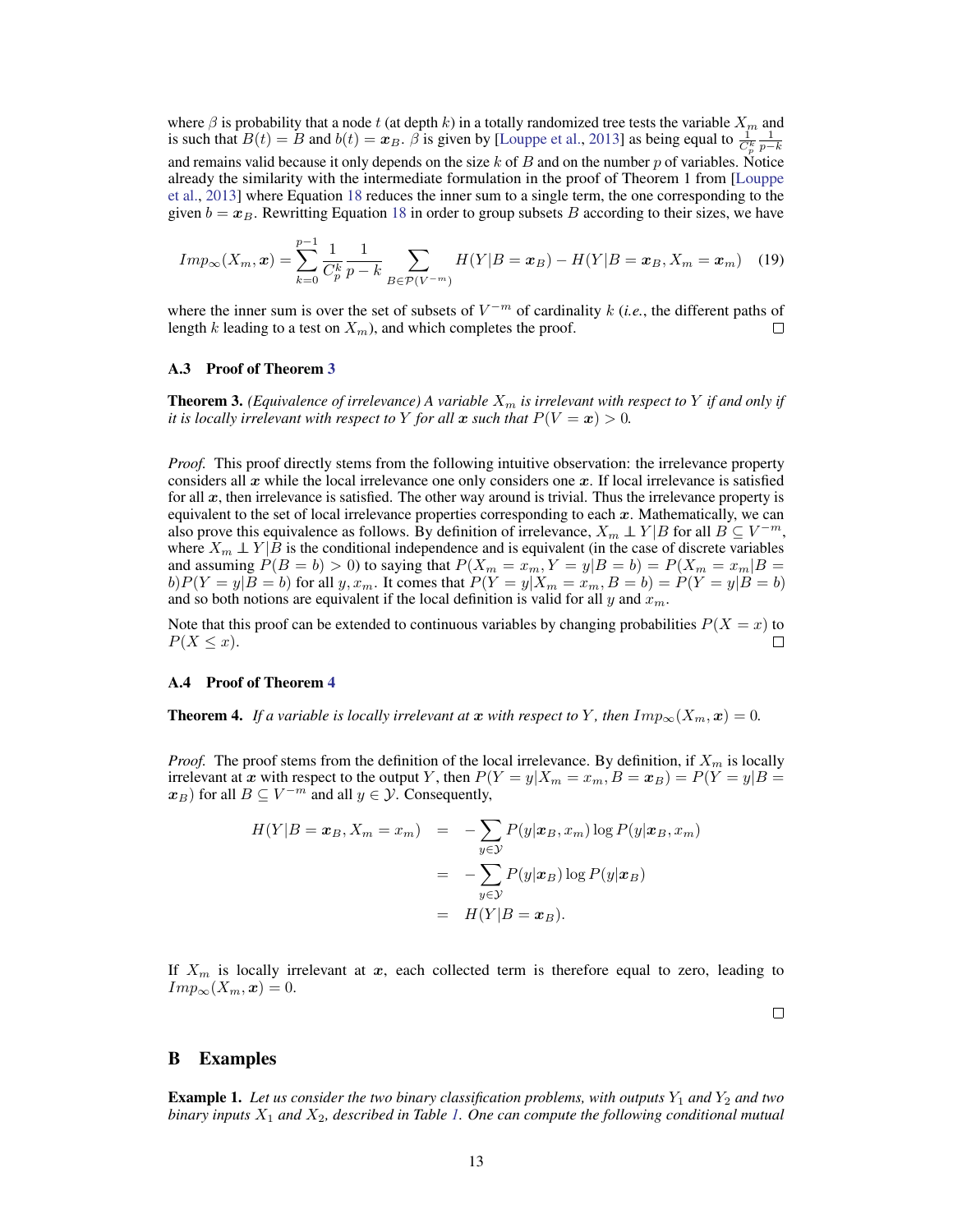*information terms:*

$$
I(Y_1; X_1) = 0.091 \quad (\ge) \quad I(Y_2; X_1) = 0.002,
$$
  
\n
$$
I(Y_1; X_1 | X_2) = 0.269 \quad (\ge) \quad I(Y_2; X_1 | X_2) = 0.243,
$$
  
\n
$$
I(Y_1; X_2) = 0.002 \quad (\le) \quad I(Y_2; X_2) = 0.016,
$$
  
\n
$$
I(Y_1; X_2 | X_1) = 0.180 \quad (\le) \quad I(Y_2; X_2 | X_1) = 0.258.
$$

If  $K = 2$ , the forest reduces to a single tree both for  $Y_1$  and  $Y_2$ . For  $Y_1$ , this tree first splits on  $X_1$ and then on  $X_2$ , resulting in the following importances:

$$
Imp_{\infty}^{K=2, Y_1}(X_1) = I(Y_1; X_1) = 0.091,
$$
  
\n
$$
Imp_{\infty}^{K=2, Y_1}(X_2) = I(Y_1; X_2|X_1) = 0.180.
$$

*For*  $Y_2$ *, the tree first splits on*  $X_2$  *and then on*  $X_1$ *, resulting in the following importances:* 

$$
Imp_{\infty}^{K=2, Y_2}(X_1) = I(Y_2; X_1 | X_2) = 0.243,
$$
  
\n
$$
Imp_{\infty}^{K=2, Y_2}(X_2) = I(Y_2; X_2) = 0.016.
$$

*One can see that the strong monotonicity property is violated both for*  $X_1$  *and*  $X_2$ *. For example, although*  $X_1$  *brings more information about*  $Y_1$  *than about*  $Y_2$  *in all contexts, it is more important to*  $Y_2$  *than*  $Y_1$ *. This is due to the fact that in the tree for*  $Y_2$ *,*  $X_1$  *appears at the second level of the tree* and it thus receive more credit than in the tree for  $Y_1$  where it appears at the top node.

<span id="page-13-2"></span>Table 1: Definition of two outputs for which the strong monotonicity constraint is not satisfied, neither for  $X_1$ , nor for  $X_2$ . All input combinations are assumed to be equiprobable.

| $X_1$ | $X_2$   $P(Y_1 = 1   X_1, X_2)$ | $P(Y_2 = 1   X_1, X_2)$ |
|-------|---------------------------------|-------------------------|
|       |                                 |                         |
|       | 0.5                             | 0.8                     |
|       | 0.9                             | 0.7                     |
|       | 0.4                             | 0 3                     |

<span id="page-13-0"></span>**Example 2.** Let us consider a binary classification problem with a single binary input  $X_1$  and *assume that*  $P(Y = 0) > P(Y = 1)$  *and*  $P(Y = 0|X_1 = 0) = P(Y = 1|X_1 = 0)$ *. In this case,*  $Imp_{\infty}(X_1, 0) = H(Y) - H(Y|X_1 = 0)$ , which is negative. Table [2](#page-13-3) gives a numerical example of *this.*

<span id="page-13-3"></span>Table 2: Definition of  $X_1$  and Y such that  $Imp_\infty(X_1, 0) < 0$ . Here,  $Imp_\infty(X_1, 0) = 0.81 - 1 =$ −0.19. All input combinations are assumed to be equiprobable.

| $X_1$   $P(Y=0 X_1)$ $P(Y=1 X_1)$ |     |                    | P(V) |                                                                     |
|-----------------------------------|-----|--------------------|------|---------------------------------------------------------------------|
|                                   |     | $H(Y X_1=0)=1$     |      | $\begin{array}{c c} 0 & 0.75 \\ 1 & 0.25 \end{array}$ $H(Y) = 0.81$ |
|                                   | 0.0 | $H(Y X_1 = 1) = 0$ |      |                                                                     |

# <span id="page-13-1"></span>C Code and data

Tree-based models are computed using Scikit-Learn [\[Pedregosa et al.,](#page-10-16) [2011\]](#page-10-16) (BSD-3-Clause License) and other importance measures are computed using the corresponding latest available source code: Saabas (BSD-3-Clause License) from TREEINTERPRETER *'v0.1.0'*, TreeSHAP from SHAP 'v0.38.2' (MIT License), and SAGE from its Github repository (MIT License). As there is no versioning of the SAGE package, the code used was lastly downloaded on the  $6<sup>th</sup>$  of February 2021. Global MDI is computed using Scikit-Learn. Source code (BSD-3-Clause License) to compute local MDI is available (open-source) at <https://github.com/asutera/Local-MDI-importance>.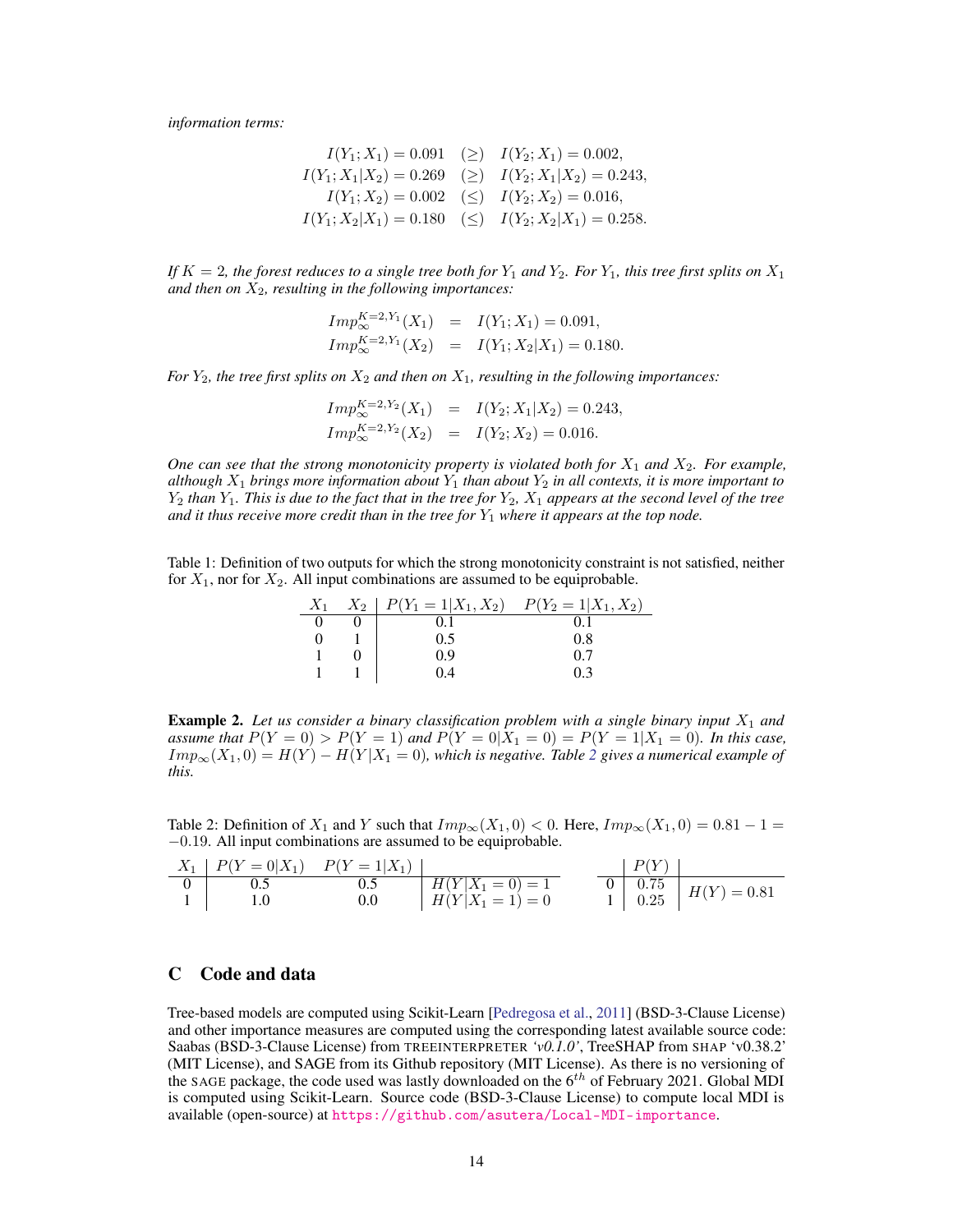## <span id="page-14-1"></span>D Supplementary results for global importance measures

Figure [4](#page-14-2) reports normalized importance scores derived from an ensemble of trees with increasing  $K$ (*i.e.*, the randomization parameter) on the Led dataset for SAGE with the mean squared loss (mse) as loss function, and the mean of the absolute value of TreeSHAP (for the predicted class) with both available parameters for feature perturbations. It appears that all three methods reflect the impact of  $K$  on the measured importance scores similarly as the global MDI and SAGE using the cross-entropy loss function (Figure [1\)](#page-8-1).

<span id="page-14-2"></span>

(c) mean(|TreeSHAP|) (tree\_path\_dependent)

Figure 4: Normalized importance scores derived from an ensemble of totally and non-totally randomized Extra-Trees (with  $K = 1, \ldots, p$ ) for the global MDI importance measure and SAGE.

## <span id="page-14-0"></span>E Supplementary results for local importance measures

This section presents additional results and experiments that compare local importance measures.

#### E.1 Local importances for led and digits

Figure [6](#page-15-0) shows the correlation between the (absolute value) of local importance scores of all pairs of methods for several values of the randomization parameter K. Figures [5](#page-15-1) reports the local importances for three values of K for led (left) and digits (right), showing more samples (all samples of led and one of each class for digits) than Figure [3.](#page-8-2)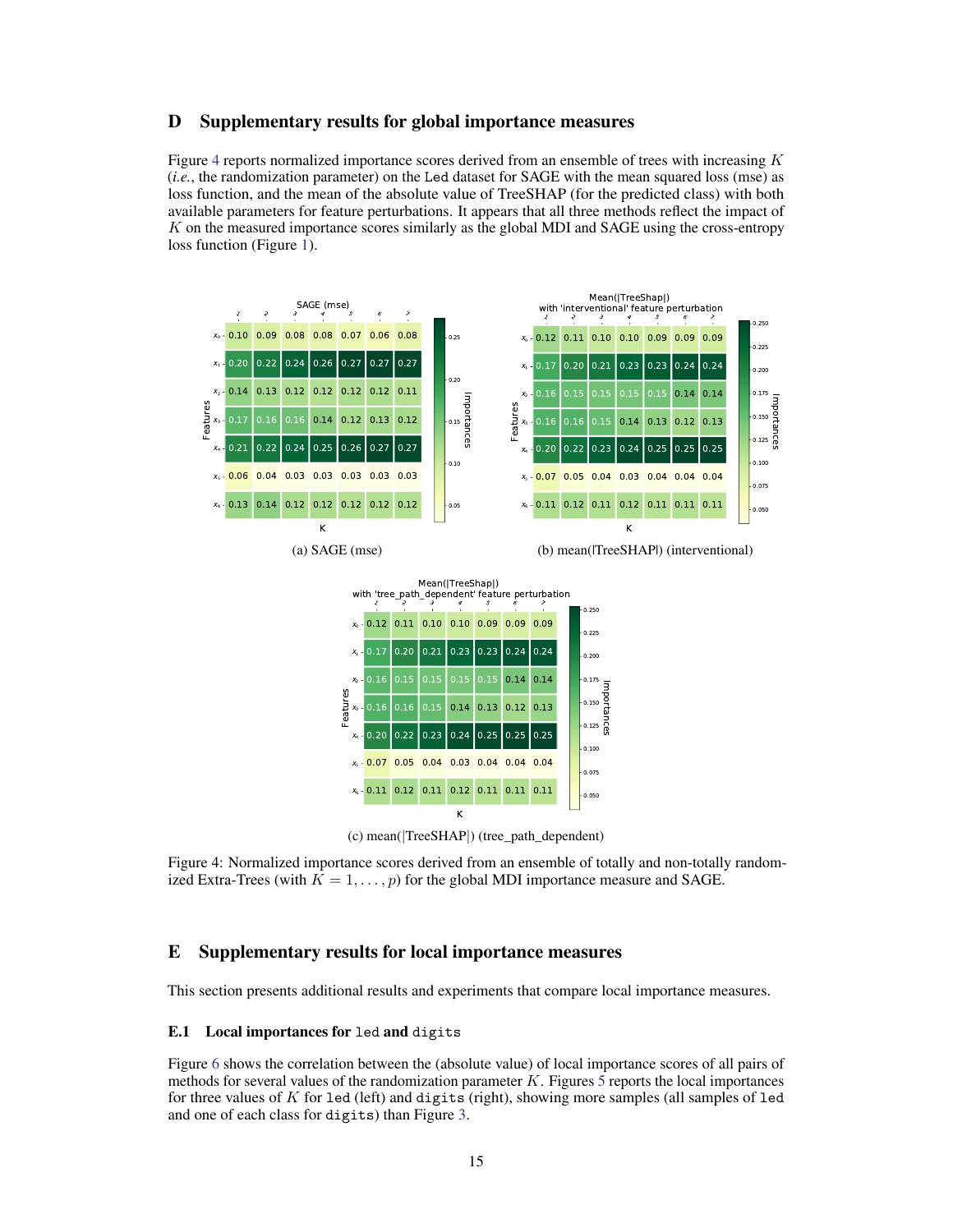<span id="page-15-1"></span>

<span id="page-15-0"></span>Figure 5: Local importances derived by local measures from a forest of 1000 Extra-Trees with Figure 5. Local importances derived by focal  $K \in \{1, \sqrt{p}, p\}$  for led (left) and digits (right).



Figure 6: Mean correlation (over the samples) w.r.t. increasing  $K$  for between absolute importance scores for led ([min,max] is shaded).

#### E.2 Local importances on other datasets

In addition to the led and digits datasets already used in Section [6,](#page-8-0) we consider here a few additional classification datasets. led (sampled) is a variant of the foretold problem where the learning set is made of (200) samples randomly drawn from the data distribution. The remaining datasets have been chosen from Scikit-learn datasets to cover mixed settings and differ by their dimensionality and their feature types (both discrete and continuous). Table [3](#page-16-1) summarizes their characteristics.

For every dataset, local feature importances are derived from a forest of 1000 totally randomized Extra-Trees ( $K = 1$ ). As in Section [6,](#page-8-0) Saabas and TreeSHAP are computed with respect to the predicted class.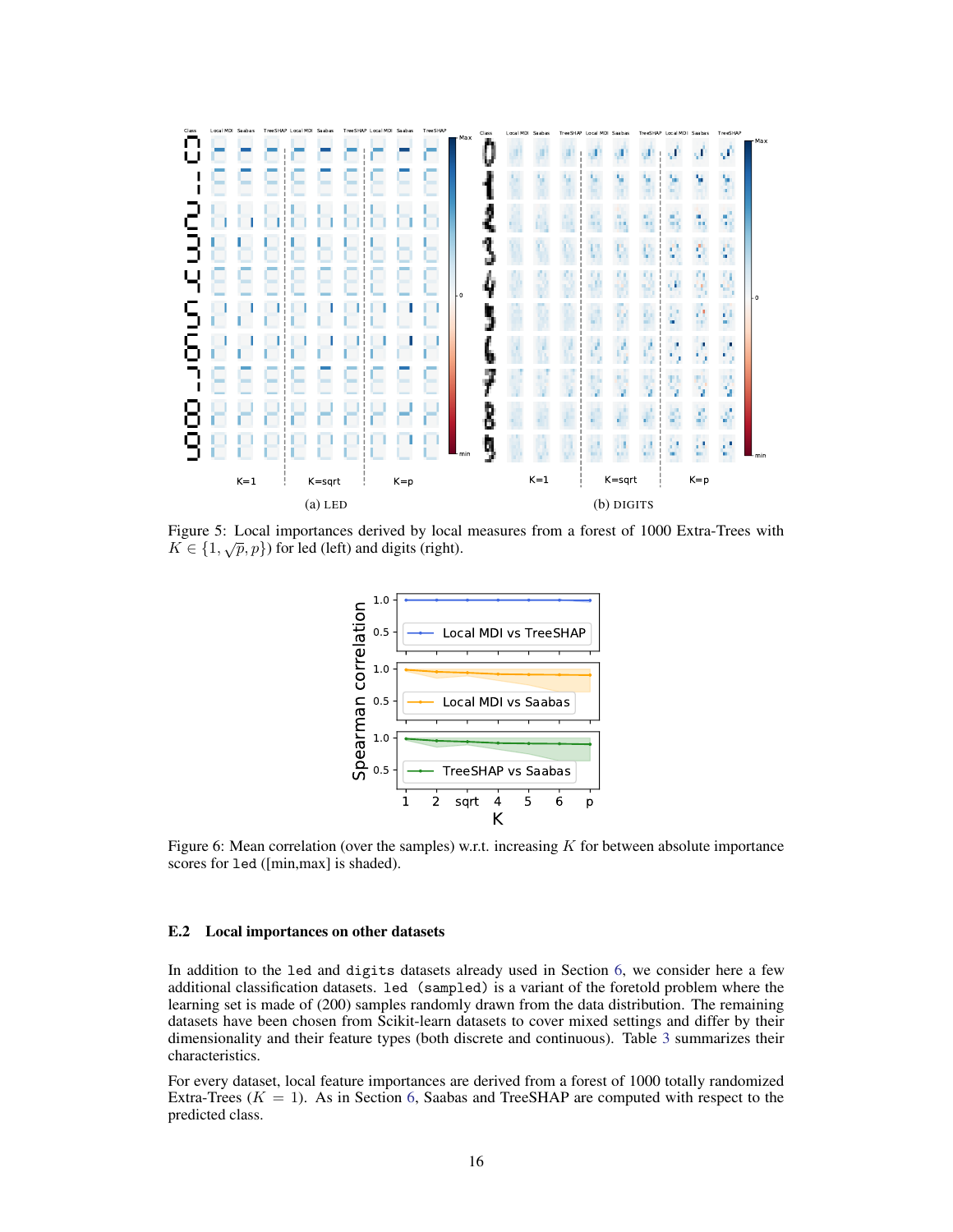<span id="page-16-1"></span>

| ниле  изаказект ни ставинеации |                  |          |               |  |
|--------------------------------|------------------|----------|---------------|--|
|                                | Nb of            | Nb of    | Feature       |  |
| Name                           | samples          | features | types         |  |
| Led                            | 10               |          | <b>Binary</b> |  |
| Led (sampled)                  | $\overline{200}$ |          | <b>Binary</b> |  |
| Digits                         | 1797             | 64       | Integer       |  |
| Iris                           | 150              |          | Real          |  |
| Wine                           | 178              | 13       | Integer, Real |  |
| Breast cancer                  | 569              | 30       | Real          |  |
|                                |                  |          |               |  |

Table 3: Datasets in classification

For each sample, Pearson and Spearman correlations are computed between the local MDI and Saabas importances and between the local MDI and treeSHAP importances.

Figure [7](#page-16-2) shows the correlations across all samples that are reordered by increasing correlation values. Table [4](#page-17-0) summarizes these results.

It can be observed that a large fraction of samples are associated to correlations close to 1 suggesting that most of importance vectors are similar. More than 90% importance vectors are similar (correlation  $\geq 0.75$ ) in four datasets (out of six) and more than 80% in two datasets. Note that this also shows that a fraction of samples (roughly 1% to 10% depending on the dataset) are associated with uncorrelated importance scores. This may come from the importance scores with respect to the predicted class (used in TreeSHAP and Saabas) that differs from the importance scores over all classes (local MDI). More experiments should be carried out to better understand the origin of these differences.

<span id="page-16-2"></span>

Figure 7: Correlations between feature importance vectors across the samples ordered by increasing values.

# <span id="page-16-0"></span>F Generalization to other impurity measures and to regression

We have considered in most of our developments in the paper a categorical output Y (*i.e.*, a classification problem) and the use of Shannon entropy as impurity measure. [Louppe et al.](#page-10-1) [\[2013\]](#page-10-1) show that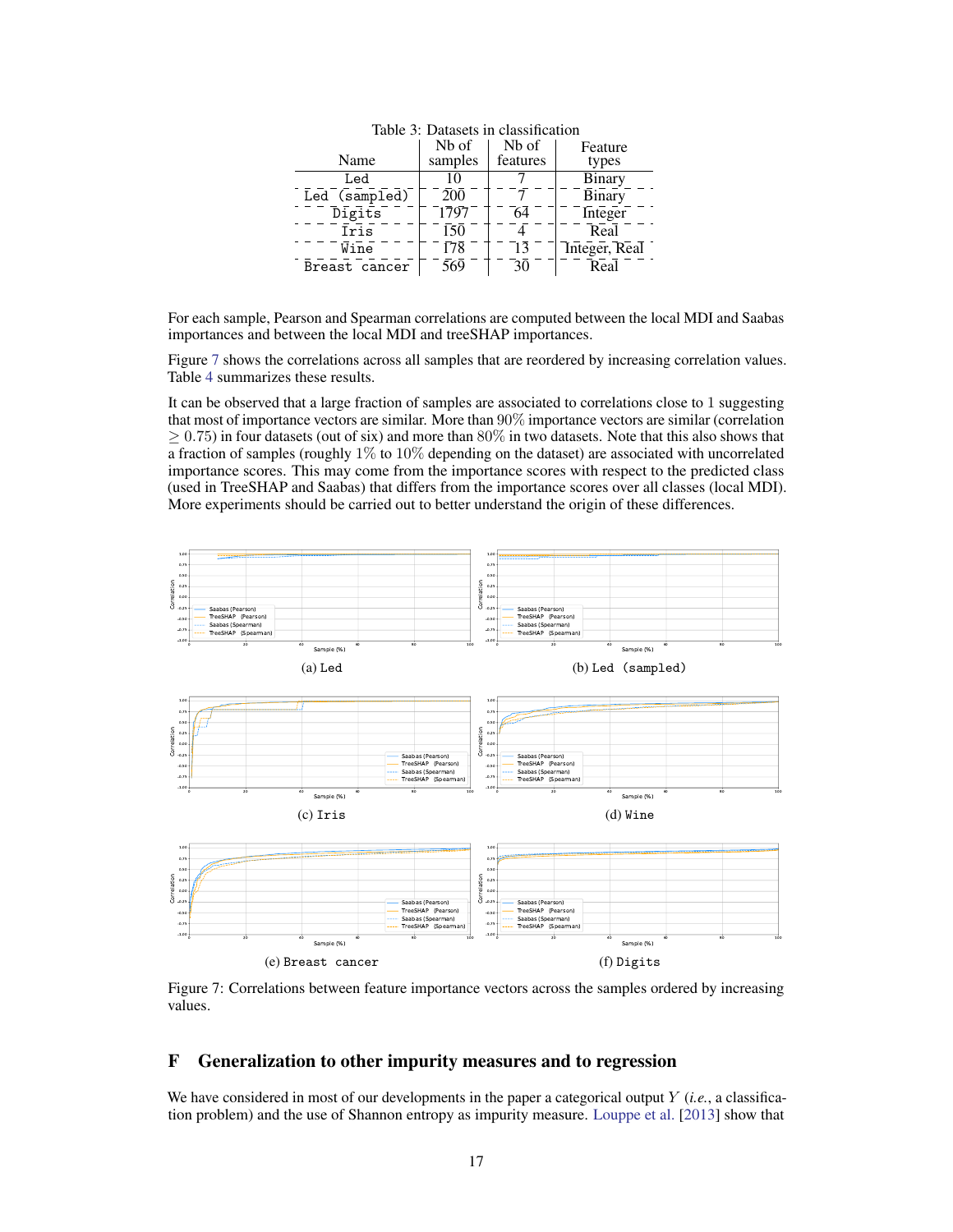<span id="page-17-0"></span>

|                 |                     | Saabas                                                              |                                          |                                         |  |
|-----------------|---------------------|---------------------------------------------------------------------|------------------------------------------|-----------------------------------------|--|
| Dataset         | Correlation         | Avg. corr. $(\pm std)$                                              | Fraction of samples                      |                                         |  |
|                 |                     |                                                                     | w/ correlation $\geq 0.9$                | w/ correlation $\geq 0.75$              |  |
| Wine            | Pearson             | $0.906 \ (\pm 0.101)$                                               | 72.47%                                   | 91.57%                                  |  |
|                 | Spearman            | $(\pm 0.128)$<br>0.843                                              | $\bar{4}\bar{4}.\bar{3}8\%$              | $\overline{80.90\%}$                    |  |
| Iris            | Pearson             | 0.949<br>$\pm 0.156$                                                | 89.33%                                   | $95.33\%$                               |  |
|                 | Spearman            | $\left(\pm\overline{0.231}\right)$<br>$\bar{0.892}$                 | $\bar{6}\bar{7}.\bar{3}3\%$              | $\overline{9}\bar{1}. \bar{3}\bar{3}\%$ |  |
| Breast cancer   | Pearson             | 0.899<br>$\pm 0.220$                                                | $79.96\%$                                | $91.04\%$                               |  |
|                 | Spearman            | $(\pm 0.255)$<br>0.857                                              | $\bar{68.19\%}$                          | $84.71\%$                               |  |
| Led             | Pearson             | 0.980<br>$\pm 0.025$                                                | 100.00%                                  | $100.00\%$                              |  |
|                 | Spearman            | $\overline{0.989} (\pm \overline{0.016})$                           | $100.00\%$                               | $\bar{100.00\%}$                        |  |
|                 | Pearson             | 0.970<br>$\pm 0.034$                                                | $100.00\%$                               | 87.00%                                  |  |
| Led (sampled)   | Spearman            | $\sqrt{0.978} (\pm 0.017)$                                          | $\bar{1}0\bar{0}.0\bar{0}\%$             | $\bar{1}0\bar{0}.\bar{0}0\%$            |  |
| Digits          | Pearson             | 0.915<br>$\pm 0.045$                                                | 69.84%                                   | 99.44%                                  |  |
|                 | Spearman            | $[0.\overline{8}\overline{9}\overline{9} \,(\pm 0.045)$             | $55.\bar{6}5\%$                          | $\overline{9}\bar{9}.50\%$              |  |
| <b>TreeSHAP</b> |                     |                                                                     |                                          |                                         |  |
|                 |                     |                                                                     |                                          |                                         |  |
|                 |                     |                                                                     |                                          | Fraction of samples                     |  |
| Dataset         | Correlation         | Avg. corr. $(\pm std)$                                              | w/ correlation $\geq 0.9$                | w/ correlation $\geq 0.75$              |  |
|                 | Pearson             | $0.900 \ (\pm 0.104)$                                               | $70.22\%$                                | $90.45\%$                               |  |
| Wine            | Spearman            | $0.852 \times 0.121$                                                | $47.75\%$                                | $82.02\%$                               |  |
|                 | Pearson             | 0.947<br>$\pm 0.150$                                                | 88.00%                                   | 96.67%                                  |  |
| Iris            | Spearman            | 0.881<br>$\left(\pm\overline{0.186}\right)$                         | $5\bar{6}. \bar{6}7\%$                   | $\bar{9}\bar{2}. \bar{0}0\%$            |  |
|                 | Pearson             | 0.888<br>$+0.223$                                                   | $79.26\%$                                | $90.33\%$                               |  |
| Breast cancer   | Spearman            | $\overline{0.841}$<br>$\left(\pm\overline{0.254}\right)$            | $\bar{6}\bar{2}.57\%$                    | $84.18\%$                               |  |
|                 | Pearson             | 1.000<br>$(\pm 0.000)$                                              | $100.00\%$                               | $100.00\%$                              |  |
| Led             | Spearman            | $1.000 (\pm 0.000)$                                                 | 100.00%                                  | $\overline{100.00\%}$                   |  |
|                 | Pearson             | 0.990<br>$^{\prime}\pm0.009)$                                       | 100.00%                                  | $100.00\%$                              |  |
| Led (sampled)   | Spearman            | $0.988 \times 0.017$                                                | $100.00\%$                               | $\bar{100.00\%}$                        |  |
| Digits          | Pearson<br>Spearman | 0.881<br>$(\pm 0.047)$<br>$\overline{0.891} (\pm \overline{0.041})$ | $38.01\%$<br>$\bar{4}\bar{4}.\bar{8}0\%$ | 98.39%<br>$\overline{9}\bar{9}.55\%$    |  |

Table 4: Summary of results on classification datasets.

Equation [4](#page-2-2) and the link between the irrelevance of  $X_m$  and  $Imp_\infty(X_m)$  remain valid for other impurity measures in classification, such as the Gini index, and can be extended to regression problems using variance as the impurity measure. Similarly, the local MDI measure can be extended to other impurity measures and thus in particular also to regression problems (*i.e.*, a numerical output Y ). Definition [8](#page-4-3) is indeed generic and valid whatever the function  $i(Y|t) \ge 0$  that measures the impurity of the output Y at a tree node  $t$ . The link between local and global MDI as expressed in Equation  $9$ (main paper) is also generic. Asymptotic results in Sections [4.2](#page-5-0) and [4.3,](#page-5-1) i.e., the decomposition in Theorem [2](#page-5-5) and the link with Shapley value, remain valid with entropy  $H$  replaced by the population version of the choosen impurity measure, denoted  $I_{\infty}$  in what follows. Results in Section [4.4](#page-6-1) requires to redefine the notion of local irrelevance from the impurity function directly. If one defines a variable  $X_m$  as *locally irrelevant* at x w.r.t. Y iff  $I_\infty(Y|X_m = x_m, B = x_B) = I_\infty(Y|B = x_B)$  for all  $B \subseteq V^{-m}$  <sup>[10](#page-17-1)</sup>, then Theorem [4](#page-6-3) still applies.

As an illustration, if one considers regression using the empirical variance as the impurity measure:

$$
i(Y|t) = \frac{1}{N_t} \sum_{i \in t} (y_i - \frac{1}{N_t} \sum_{i \in t} y_i)^2,
$$

where  $N_t$  is the number of instances in node t and  $y_i$  are their output values, then  $I_{\infty}$  is the (conditional) population variance and the decomposition in Equation [10](#page-5-3) (main paper) becomes:

$$
Imp_{\infty}(X_m, x) = \sum_{k=0}^{p-1} \frac{1}{C_p^k} \frac{1}{p-k} \sum_{B \in \mathcal{P}(V^{-m})} \text{Var}(Y|B = x_B) - \text{Var}(Y|B = x_B, X_m = x_m), \tag{20}
$$

<span id="page-17-1"></span><sup>&</sup>lt;sup>10</sup>This definition matches Definition [2](#page-6-4) when  $I_{\infty}$  is the entropy H.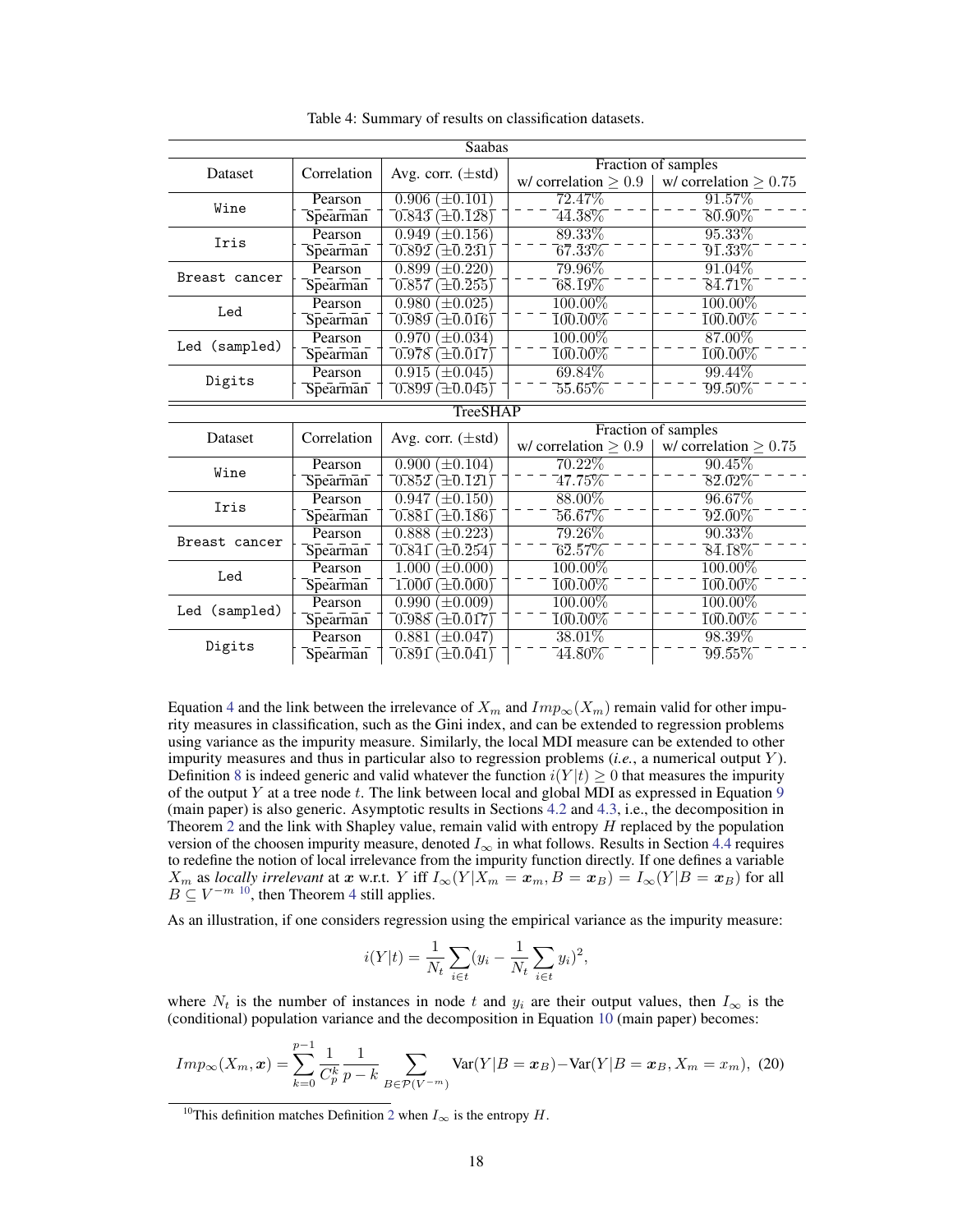where  $Var(Y|B = x_B)$  is the conditional variance of the output:

$$
Var(Y|B = x_B) = E_{Y|B=x_B}\{(Y - E_{Y|B=x_B}\{Y\})^2\}.
$$
\n(21)

Global and local MDI importances of totally randomized trees are in this case Shapley values respectively with respect to the following characteristic functions:

$$
v(S) = \text{Var}(Y) - E_S\{\text{Var}(Y|S)\}\tag{22}
$$

$$
v_{loc}(S; \mathbf{x}) = \text{Var}(Y) - \text{Var}(Y|S = \mathbf{x}_S), \tag{23}
$$

and the decomposition in Equation [12](#page-5-4) therefore becomes:

$$
\text{Var}(Y) - E_S\{\text{Var}(Y|X)\} = \sum_{m=1}^p \sum_{\mathbf{x} \in \mathcal{V}} P(V = \mathbf{x}) Imp_{\infty}(X_m, \mathbf{x}).
$$
 (24)

Finally, locally irrelevant variables (null players) are such that  $Var(Y|X_m = x_m, B = x_B)$  $\text{Var}(Y|B=x_B)$  for all  $B\in V^{-m}$ .

# G Notations, and definitions of entropies and mutual information

As a minimal introduction to information theory, we recall in this section several definitions from information theory (see [Cover and Thomas](#page-9-10) [\[2012\]](#page-9-10), for further properties). The presentation below is largely based on the Supplementary material of [\[Louppe et al.,](#page-10-1) [2013\]](#page-10-1), which is reproduced here for the convenience of the reader.

We suppose that we are given a probability space  $(\Omega, \mathcal{E}, \mathbb{P})$  and consider random variables defined on it taking a finite number of possible values. We use upper case letters to denote such random variables (e.g.  $X, Y, Z, W, \ldots$ ) and calligraphic letters (e.g.  $\mathcal{X}, \mathcal{Y}, \mathcal{Z}, W, \ldots$ ) to denote their image sets (of finite cardinality), and lower case letters (e.g.  $x, y, z, w \dots$ ) to denote one of their possible values. For a (finite) set of (finite) random variables  $X = \{X_1, \ldots, X_i\}$ , we denote by  $P_X(x) = P_X(x_1, \ldots, x_i)$ the probability  $\mathbb{P}(\{\omega \in \Omega \mid \forall \ell : 1, \ldots, i : X_{\ell}(\omega) = x_{\ell}\})$ , and by  $\mathcal{X} = \mathcal{X}_1 \times \cdots \times \mathcal{X}_i$  the set of joint configurations of these random variables. Given two sets of random variables,  $X = \{X_1, \ldots, X_i\}$ and  $Y = \{Y_1, \ldots, Y_i\}$ , we denote by  $P_{X|Y}(x \mid y) = P_{X,Y}(x, y)/P_Y(y)$  the conditional density of  $X$  with respect to  $Y$ .<sup>[11](#page-18-0)</sup>

With these notations, the joint (Shannon) entropy of a set of random variables  $X = \{X_1, \ldots, X_i\}$  is thus defined by

$$
H(X) = -\sum_{x \in \mathcal{X}} P_X(x) \log_2 P_X(x),
$$

while the mean conditional entropy of a set of random variables  $X = \{X_1, \ldots, X_i\}$ , given the values of another set of random variables  $Y = \{Y_1, \ldots, Y_j\}$  is defined by

$$
H(X \mid Y) = -\sum_{x \in \mathcal{X}} \sum_{y \in \mathcal{Y}} P_{X,Y}(x, y) \log_2 P_{X|Y}(x \mid y).
$$

The mutual information among the set of random variables  $X = \{X_1, \ldots, X_i\}$  and the set of random variables  $Y = \{Y_1, \ldots, Y_j\}$  is defined by

$$
I(X;Y) = -\sum_{x \in \mathcal{X}} \sum_{y \in \mathcal{Y}} P_{X,Y}(x,y) \log_2 \frac{P_X(x) P_Y(y)}{P_{X,Y}(x,y)}
$$
  
=  $H(X) - H(X | Y)$   
=  $H(Y) - H(Y | X).$ 

The mean conditional mutual information among the set of random variables  $X = \{X_1, \ldots, X_k\}$ and the set of random variables  $Y = \{Y_1, \ldots, Y_j\}$ , given the values of a third set of random variables  $Z = \{Z_1, \ldots, Z_i\}$ , is defined by

$$
I(X;Y | Z) = H(X | Z) - H(X | Y, Z)
$$
  
= 
$$
H(Y | Z) - H(Y | X, Z)
$$
  
= 
$$
- \sum_{x \in X} \sum_{y \in Y} \sum_{z \in Z} P_{X,Y,Z}(x, y, z) \log_2 \frac{P_{X|Z}(x | z) P_{Y|Z}(y | z)}{P_{X,Y|Z}(x, y | z)}.
$$

<span id="page-18-0"></span> $11$ To avoid problems, we suppose that all probabilities are strictly positive, without fundamental limitation.